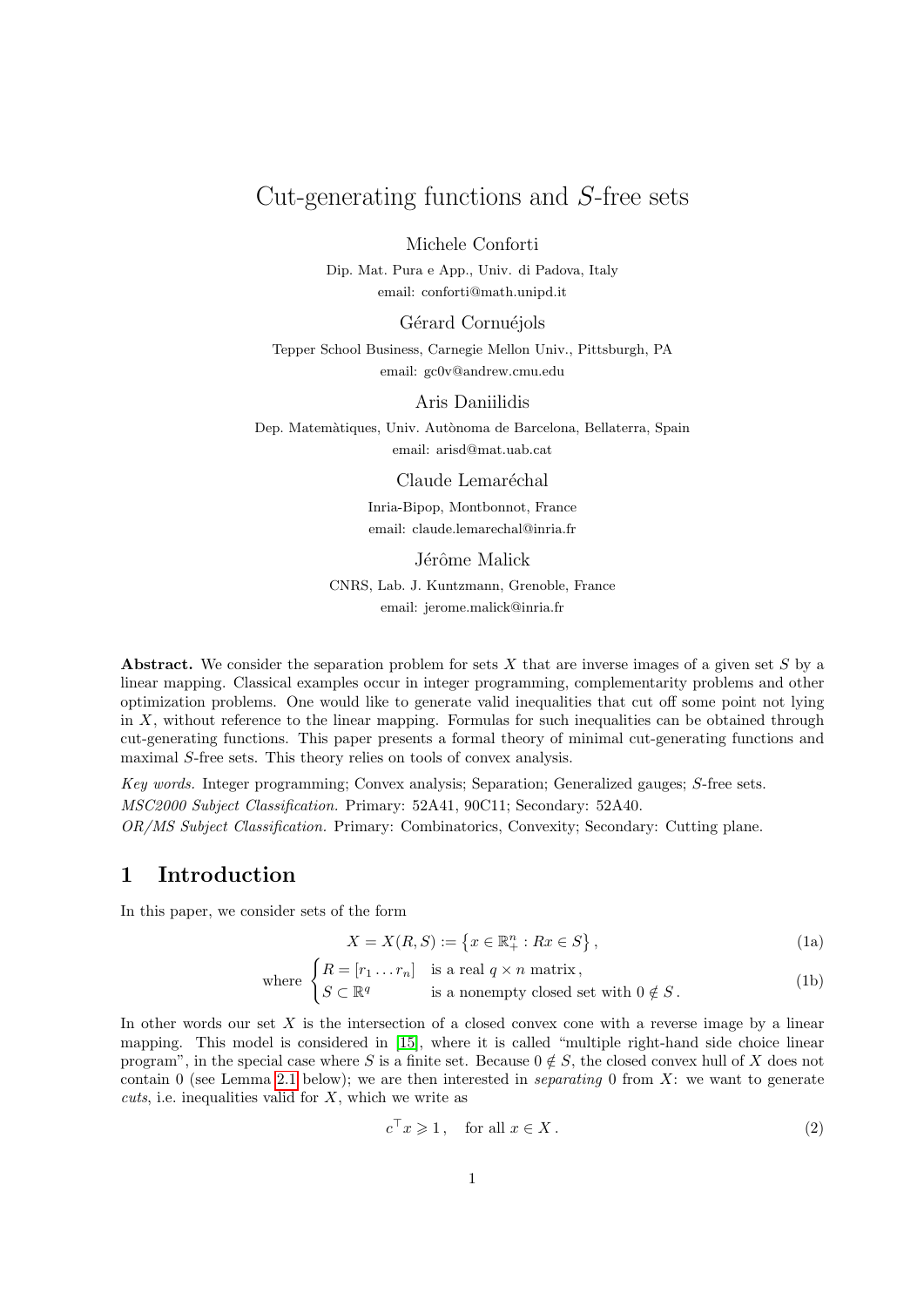## 1.1 Motivating examples

Starting from a polyhedron

<span id="page-1-1"></span>
$$
P := \left\{ (x, y) \in \mathbb{R}_+^n \times \mathbb{R}^m : Ax + y = b \right\}
$$
\n
$$
(3)
$$

(nonnegativity of the *y*-variables can also be imposed), consider first two applications arising in mixed integer programming that have been considered in the literature. Assume that  $b \notin \mathbb{Z}^m$ .

<span id="page-1-3"></span>Example 1.1 (An integer linear program). In a first instance, all variables must be integers: the set of interest is  $P \cap (\mathbb{Z}^n \times \mathbb{Z}^m)$ , i.e. the set of  $(x, y = b - Ax)$  such that  $x \in \mathbb{Z}_+^n$  and  $b - Ax \in \mathbb{Z}^m$ . This model has the form [\(1\)](#page-0-0) if we set

<span id="page-1-0"></span>
$$
q = n + m, \quad R = \begin{bmatrix} I \\ -A \end{bmatrix}, \quad S = \mathbb{Z}^n \times (\mathbb{Z}^m - \{b\}). \tag{4}
$$

Since  $b \notin \mathbb{Z}^m$ , the above S is a closed set not containing the origin; [\(4\)](#page-1-0) is the model considered in [\[11\]](#page-21-0). The convex hull of  $P \cap (\mathbb{Z}^n \times \mathbb{Z}^m)$  is known as the corner polyhedron.

Except for the translation by the basic solution  $(x = 0, y = b)$  (a rather simple operation), S is quasi instance-independent. This is actually a crucial feature; it determines the approach developed in this paper, namely cut-generating functions to be developed below.  $\Box$ 

**Example 1.2** (A mixed integer linear program). In a similar situation, the set of interest is  $P \cap (\mathbb{R}^n \times \mathbb{Z}^m)$ , i.e. the set of  $(x, y = b - Ax)$  such that  $x \in \mathbb{R}^n_+$  and  $b - Ax \in \mathbb{Z}^m$ . Then we are still in the same situation with

$$
q = m, \quad R = -A, \quad S = \mathbb{Z}^m - b;
$$

this is the model considered in [\[1\]](#page-21-1) for  $m = 2$ , and in [\[7\]](#page-21-2) for general m.

Model [\(1\)](#page-0-0) occurs in other areas than integer programming and we give another example.

**Example 1.3** (Complementarity problem). Still using  $P$  of [\(3\)](#page-1-1), let

$$
E \subset \{1, 2, \dots, m\} \times \{1, 2, \dots, m\} \text{ and } C := \{y \in \mathbb{R}_+^m : y^i y^j = 0, (i, j) \in E\}.
$$

The set of interest is then  $P \cap (\mathbb{R}^n \times C)$ . It can be modeled by [\(1\)](#page-0-0) where

$$
q = m, \quad R = -A, \quad S = C - b;
$$

Cuts have been used for complementarity problems of this type, for example in [\[16\]](#page-22-1).

We will retain from these examples the dissymetry between  $S$  (a very particular and highly structured set) and R (an arbitrary matrix). Keeping this in mind, we will consider that  $(q, S)$  is given and fixed, while  $(n, R)$  is instance-dependent data: our cutting problem can be viewed as *parametrized* by  $(n, R)$ .

#### 1.2 Introducing cut-generating functions

To generate cuts in the present situation, it would be convenient to have a mapping, taking instances of [\(1\)](#page-0-0) as input, and producing cuts as output. What we need for this is a function

$$
\mathbb{R}^q \ni r \mapsto \rho(r) \in \mathbb{R}
$$

which, applied to the columns  $r_j$  of a  $q \times n$  matrix R (an arbitrary matrix, with an arbitrary number of columns) will produce the n coefficients  $c_i := \rho(r_i)$  of a cut [\(2\)](#page-0-1). Thus, we require from our  $\rho$  to satisfy

<span id="page-1-2"></span>
$$
x \in X \quad \Longrightarrow \quad \sum_{j=1}^{n} \rho(r_j) x_j \geqslant 1 \,, \tag{5}
$$

for every instance X of [\(1\)](#page-0-0). Such a  $\rho$  can then justifiably be called a *cut-generating function* (CGF). The notation  $\rho$  refers to *representation*, which will appear in Definition [2.6](#page-5-0) below. One of the most well-known cut-generating functions in integer programming is the so-called Gomory function, used to

 $\Box$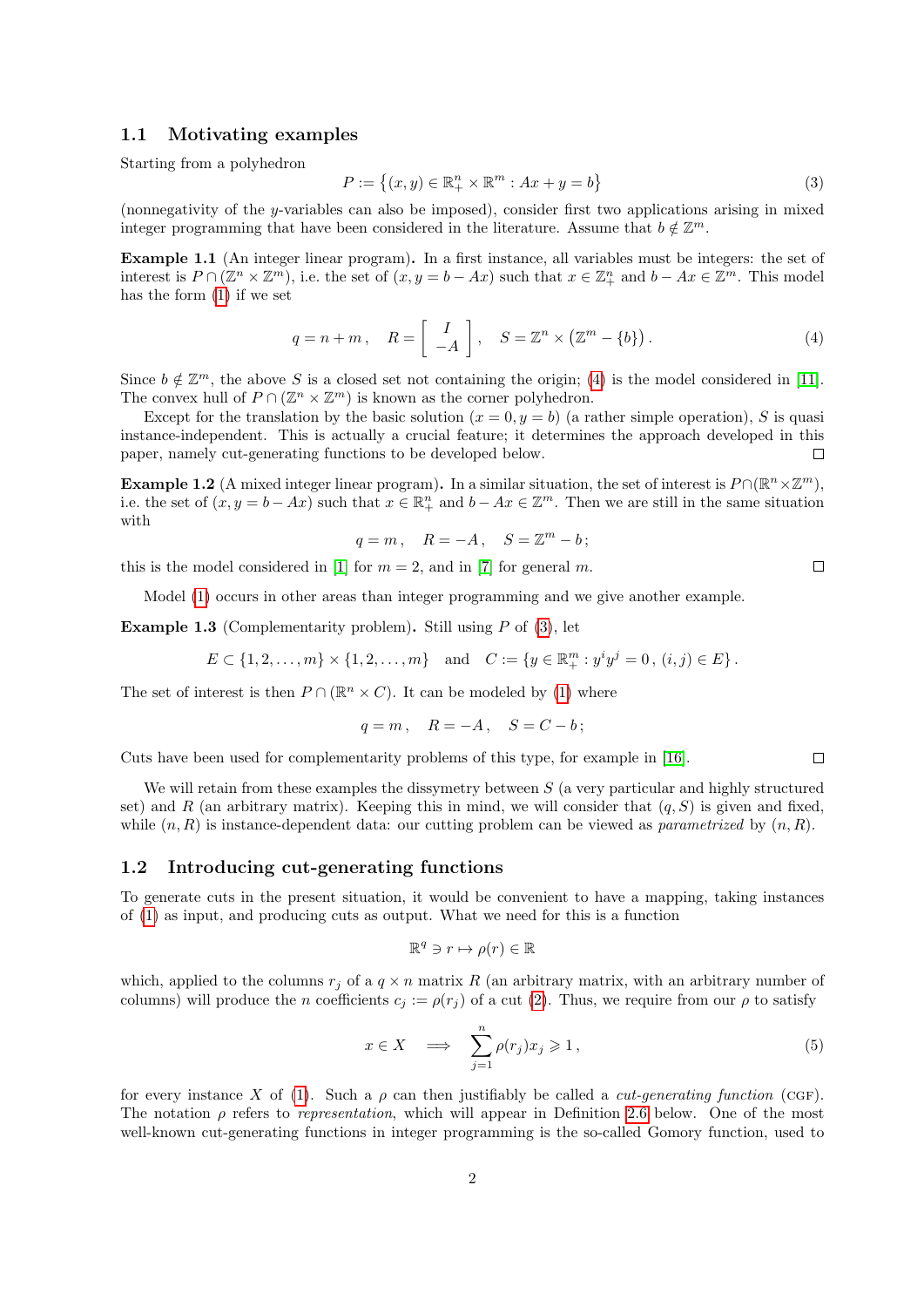generate Gomory's mixed-integer cuts through a simple closed-form formula [\[10\]](#page-21-3). Because these cuts can be generated quickly, they are a powerful tool in computations; indeed, they drastically speed up integer-programming solvers [\[6\]](#page-21-4).

So far, a CGF is a rather abstract object, as it lies in the (vast!) set of functions from  $\mathbb{R}^q$  to  $\mathbb{R}$ ; but the following observation allows a drastic reduction of this set.

<span id="page-2-2"></span>**Remark 1.4** (Dominating cuts). Consider in [\(2\)](#page-0-1) a vector c' with  $c'_j \leqslant c_j$  for  $j = 1, \ldots, n$ ; then  $c'^{\top} x \leqslant c^{\top} x$ whenever  $x \geq 0$ . If c' is a cut, it is tighter than c in the sense that it cuts a bigger portion of  $\mathbb{R}^n_+$ . We can impose some "minimal" character to a cgf, in order to reach some "tightness" of the resulting cuts.

With this additional requirement, the decisive Theorem [2.3](#page-3-0) below will show that a CGF can be imposed to be *convex positively homogeneous* (and defined on the whole of  $\mathbb{R}^q$ ); positive homogeneity means  $\rho(tr) = t\rho(r)$  for all  $r \in \mathbb{R}^q$  and  $t > 0$ . This is a fairly narrow class of functions indeed, which is fundamental in convex analysis. Such functions are in correspondence with closed convex sets and in our context, such a correspondence is based on the mapping  $\rho \mapsto V$  defined by

<span id="page-2-1"></span>
$$
V = V(\rho) := \{ r \in \mathbb{R}^q : \rho(r) \leq 1 \},
$$
\n(6)

which turns out to be a cornerstone: via Theorem [2.5](#page-4-0) below,  $(6)$  establishes a correspondence between the CGF's and the so-called S-free sets. As a result, cut-generating functions can alternatively be studied from a geometric point of view, involving sets V instead of functions  $\rho$ . This situation, common in convex analysis, is often very fruitful. With regard to Remark [1.4,](#page-2-2) observe that  $V(\rho)$  increases when  $\rho$  decreases: small  $\rho$ 's give large V's. However the converse is not true because the mapping in [\(6\)](#page-2-1) is many-to-one and therefore has no inverse. A first concern will therefore be to specify appropriate correspondences between (cut-generating) functions and (S-free) sets.

#### 1.3 Scope of the paper

The aim of the paper is to present a formal theory of minimal cut-generating functions and maximal S-free sets, valid independently of the particular S. Such a theory would gather and synthetize a number of papers dealing with the above problem for various special forms for S: [\[17,](#page-22-2) [1,](#page-21-1) [7,](#page-21-2) [9,](#page-21-5) [3,](#page-21-6) [4\]](#page-21-7) and references therein. For this, we use basic tools from convex analysis and geometry. Readers not familiar with this field may use [\[14\]](#page-21-8) (especially its Chap. C) for an elementary introduction, while [\[13,](#page-21-9) [18\]](#page-22-3) are more complete.

The paper is organized as follows.

- Section [2](#page-2-3) states more accurately the concepts of CGF's and S-free sets.
- Section [3](#page-5-1) studies the mapping  $(6)$ . We show that the pre-images of a given V (the representations of V) have a unique maximal element  $\gamma_V$  and a unique minimal element  $\mu_V$ ; in view of Remark [1.4,](#page-2-2) the latter then appears as the relevant inverse of  $\rho \mapsto V(\rho)$ .
- In Section [4,](#page-10-0) we study the correspondence  $V \leftrightarrow \mu_V$ . We show that different concepts of minimality come into play for  $\rho$  in Remark [1.4.](#page-2-2) Geometrically they correspond to different concepts of maximality for  $V$ .
- We also show in Section [5](#page-14-0) that these minimality concepts coincide in a number of cases.
- Finally we have a conclusion section, with some suggestions for future research.

## <span id="page-2-3"></span>2 Cut-generating functions: definitions and first results

We begin with making sure that our framework is consistent. We will use  $conv(X)$  [resp.  $\overline{conv}(X)$ ] to denote the convex hull [resp. closed convex hull] of a set  $X$ .

<span id="page-2-0"></span>**Lemma 2.1.** With X given as in [\(1\)](#page-0-0),  $0 \notin \overline{conv}(X)$ .

*Proof.* Assume  $X \neq \emptyset$ , otherwise we have nothing to prove. Because 0 does not lie in the closed set S, there is  $\varepsilon > 0$  such that  $s \in S$  implies  $||s||_1 \geq \varepsilon$ ; and by continuity of the mapping  $x \mapsto Rx$ , there is  $\eta > 0$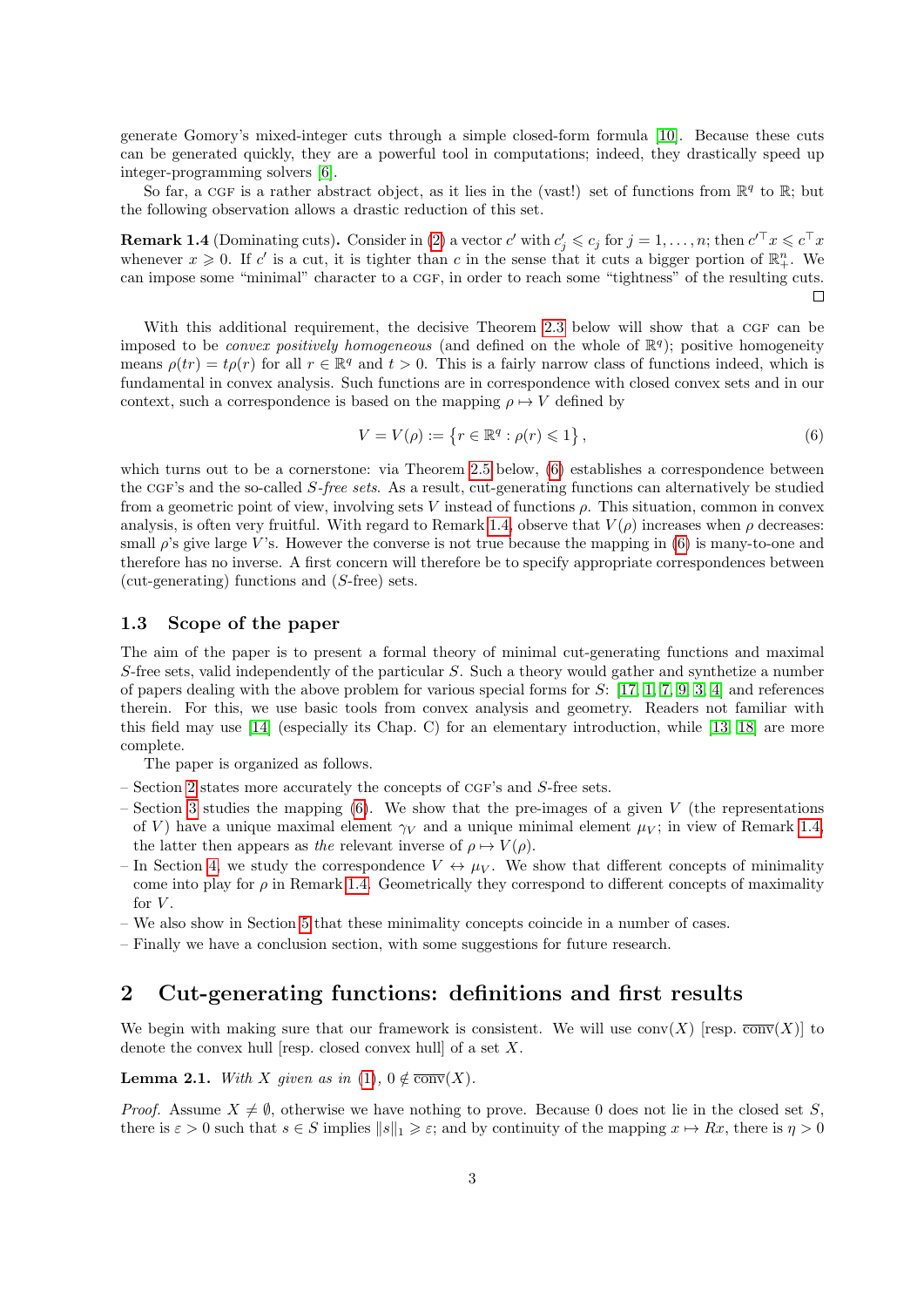such that  $||x||_1 \geqslant \eta$  for all  $x \in X$ . Because  $X \subset \mathbb{R}^n_+$ , this means

$$
||x||_1 = \sum_{j=1}^n |x_j| = \sum_{j=1}^n x_j \ge \eta
$$
, for all  $x \in X$ .

In other words, the hyperplane  $\sum_j x_j \geqslant \eta$  separates 0 from X, hence from  $\overline{conv}(X)$ .

Remember that we are interested in functions  $\rho$  satisfying [\(5\)](#page-1-2) for any  $(n, R)$  in [\(1\)](#page-0-0), and that it is desirable to reduce the class of all possible such functions. The following lemma, inspired from Claim 1 in the proof of [\[3,](#page-21-6) Lem. 23], is instrumental for this.

<span id="page-3-2"></span>**Lemma 2.2.** Let  $\rho$  be a CGF. For all sets of K vectors  $r_k \in \mathbb{R}^q$  and nonnegative coefficients  $\alpha_k$ , the following relation holds:

$$
\sum_{k=1}^K \alpha_k r_k = 0 \quad \Longrightarrow \quad \sum_{k=1}^K \alpha_k \rho(r_k) \geq 0.
$$

*Proof.* Call  $e \in \mathbb{R}^q$  the vector of all ones and  $\alpha \in \mathbb{R}^K$  the vector of  $\alpha_k$ 's; take  $t \geq 0$  and define the vectors in  $\mathbb{R}^{K+q}$ 

$$
x := \left[ \begin{array}{c} 0 \\ e \end{array} \right], \quad d := \left[ \begin{array}{c} \alpha \\ 0 \end{array} \right], \quad \text{so that} \quad x + td = \left[ \begin{array}{c} t\alpha \\ e \end{array} \right] \in \mathbb{R}_{+}^{K+q}.
$$

Then pick  $s \in S$ ; make an instance of [\(1\)](#page-0-0) with  $n = K + q$  and  $R := [r_1 \dots r_K | D(s)]$ , where the  $q \times q$  matrix  $D(s)$  is the diagonal built on s. Observing that

$$
R(x + td) = t \sum_{k} \alpha_k r_k + D(s)e = s,
$$

 $x + td$  is feasible in the resulting instance of [\(1a\)](#page-0-2): [\(5\)](#page-1-2) writes

$$
t\sum_{k=1}^K \alpha_k \rho(r_k) \geqslant 1-z\,,
$$

where z is a fixed number gathering the result of applying  $\rho$  to the columns of  $D(s)$ . Letting  $t \to +\infty$ proves the claim.  $\Box$ 

Now we introduce some notation. The *domain* and epigraph of a function  $\rho \colon \mathbb{R}^q \to \mathbb{R} \cup \{+\infty\}$  are

dom 
$$
\rho := \{r \in \mathbb{R}^q : \rho(r) < +\infty\}
$$
 and  $\text{epi } \rho := \{(r, z) \in \mathbb{R}^{q+1} : z \geq \rho(r)\}.$ 

If dom  $\rho$  is the whole of  $\mathbb{R}^q$ , we say that  $\rho$  is finite-valued; a convex finite-valued function is continuous on  $\mathbb{R}^q$ . A function is said to be *sublinear* if it is convex and positively homogeneous; or if its epigraph is a convex cone. The *conical hull* cone (epi  $\rho$ ) of epi  $\rho$  is the set of nonnegative combinations of points  $(r, z) \in$ epi ρ:

$$
r = \sum_{k=1}^{K} \alpha^k r^k
$$
,  $z = \sum_{k=1}^{K} \alpha^k z^k$ , with  $z^k \ge \rho(r^k)$ ,  $\alpha^k \ge 0$ ,  $k = 1, ..., K$ ,

where K is an arbitrary integer. This conical hull is itself the epigraph of a sublinear function: the "sublinear hull" of  $\rho$ , whose value at r is the smallest possible of the above z's:

<span id="page-3-1"></span>
$$
\bar{\rho}(r) := \inf \left\{ \sum_{k=1}^{K} \alpha^k \rho(r^k) : \sum_{k=1}^{K} \alpha^k r^k = r, \, \alpha^k \geqslant 0 \right\}.
$$
\n
$$
(7)
$$

<span id="page-3-0"></span>**Theorem 2.3.** If  $\rho$  is a CGF, then  $\bar{\rho}$  of [\(7\)](#page-3-1) is nowhere  $-\infty$  and is again a CGF.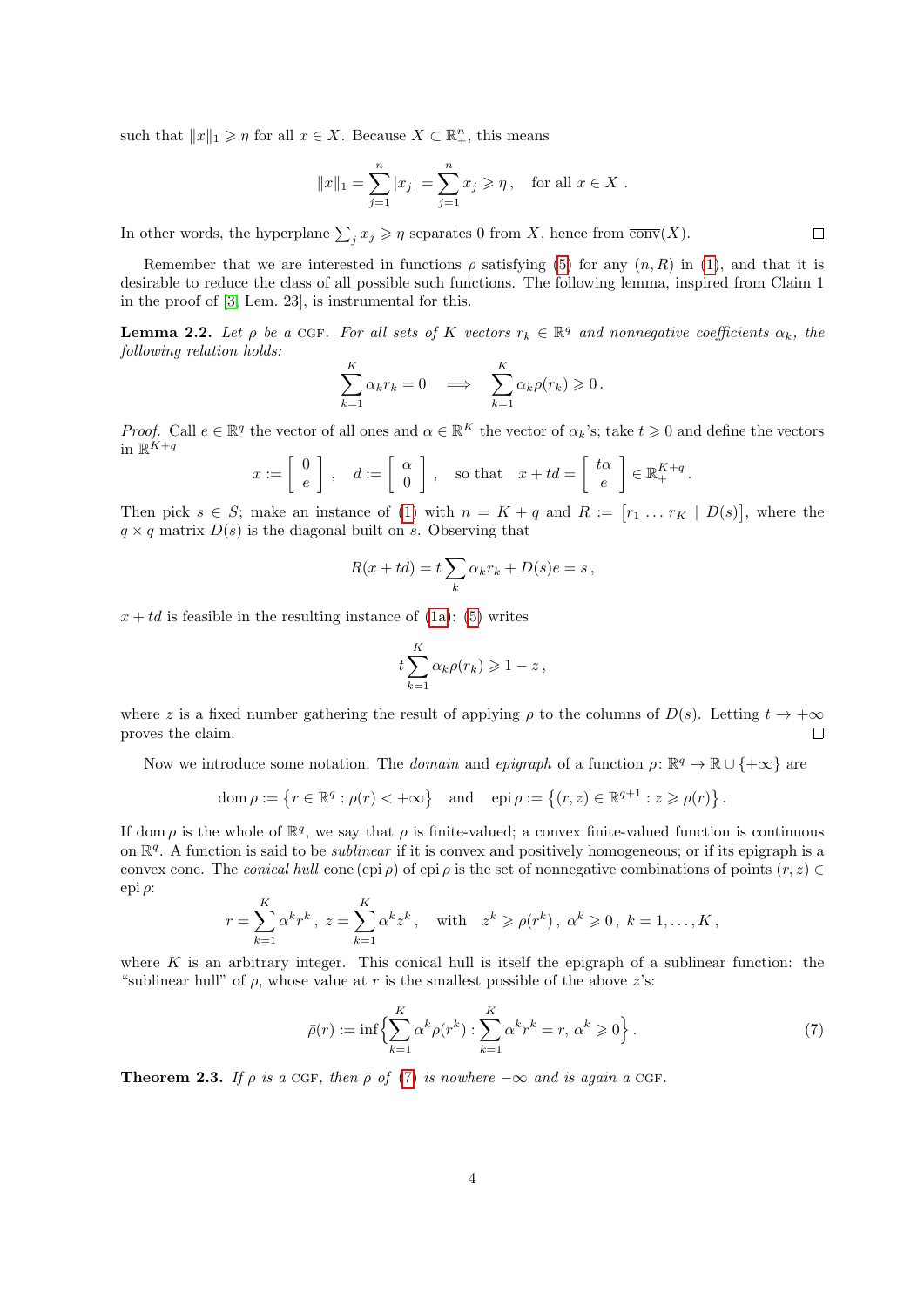*Proof.* Express every  $r \in \mathbb{R}^q$  as a nonnegative combination:  $\sum_k \alpha^k r^k - r = 0$ , hence (Lemma [2.2\)](#page-3-2)  $\sum_{k=1}^{K} \alpha^k \rho(r^k) + \rho(-r) \geq 0$  and the sublinear hull is bounded from below:  $\bar{\rho}(r) \geq -\rho(-r) > -\infty$ . Then take an instance  $R = [r_j]_{j=1}^n$  of [\(1b\)](#page-0-3). If it produces  $X = \emptyset$  in [\(1a\)](#page-0-2), there is nothing to prove.

Otherwise fix  $\bar{x} \in X$ .

For each j, take a positive combination  $r_j = \sum_k \alpha_j^k r_j^k$ . Then

$$
\bar{s} := R\bar{x} = \sum_{j=1}^{n} \bar{x}_j r_j = \sum_{j=1}^{n} \bar{x}_j \sum_{k=1}^{K} \alpha_j^k r_j^k = R_+ x_+,
$$

where  $x_+ \in \mathbb{R}^{nK}$  denotes the vector with coordinates  $\alpha_j^k \bar{x}_j \geqslant 0$  and  $R_+$  the matrix whose  $nK$  columns are  $r_j^k$ . Because  $R_+$  is a possible instance of [\(1b\)](#page-0-3) and  $R_+x_+ = \bar{s} \in S$ , the CGF  $\rho$  separates  $x_+$  from 0:

<span id="page-4-1"></span>
$$
1 \leqslant \sum_{k,j} \rho(r_j^k) \big( \alpha_j^k \bar{x}_j \big) = \sum_{j=1}^n \Big( \sum_{k=1}^K \alpha_j^k \rho(r_j^k) \Big) \bar{x}_j \,. \tag{8}
$$

Apply the definition of an infimum: for each  $\varepsilon > 0$  we can choose our decompositions  $(r_j^k, \alpha_j^k)$  so that

$$
\sum_{k=1}^{K} \alpha_j^k \rho(r_j^k) \leq \bar{\rho}(r_j) + \varepsilon, \quad \text{for } j = 1, \dots, n
$$

which yields with [\(8\)](#page-4-1)

$$
1 \leqslant \sum_{j=1}^n (\bar{\rho}(r_j) + \varepsilon) \bar{x}_j = \sum_{j=1}^n \bar{\rho}(r_j) \bar{x}_j + \varepsilon \sum_{j=1}^n \bar{x}_j.
$$

Because  $\varepsilon$  is arbitrarily small – while  $\bar{x}$  is fixed – we see that  $\bar{\rho}$  does satisfy [\(5\)](#page-1-2).

In view of Remark [1.4,](#page-2-2) Theorem [2.3](#page-3-0) allows us to restrict our attention to CGF's that are sublinear; and they are finite-valued by definition. By continuity and because  $\rho(0) = 0$ ,  $V(\rho)$  in [\(6\)](#page-2-1) is a closed convex neighborhood of 0 in  $\mathbb{R}^q$ . Besides, its interior and boundary are respectively

<span id="page-4-2"></span>
$$
int(V(\rho)) = \{r \in V : \rho(r) < 1\}, \quad bd(V(\rho)) = \{r \in V : \rho(r) = 1\}.
$$
\n<sup>(9)</sup>

This comes from the Slater property  $\rho(0) = 0$  (see, e.g., [\[14,](#page-21-8) Prop. D.1.3.3]) and can be checked directly: – by continuity,  $\rho(\bar{r}) < 1$  implies  $\rho(r) \leq 1$  for r close to  $\bar{r}$ ;

– by positive homogeneity,  $\rho(\bar{r}) = 1$  implies  $\rho(r) = 1 + \varepsilon$  for  $r = (1 + \varepsilon)\bar{r}$ .

The relevant such neighborhoods for our purpose are the following:

<span id="page-4-3"></span>**Definition 2.4** (S-free set). Given a closed set  $S \subset \mathbb{R}^q$  not containing the origin, a closed convex neighborhood V of  $0 \in \mathbb{R}^q$  is called S-free if its interior contains no point in S: int(V) ∩  $S = \emptyset$ .  $\Box$ 

Let us make clear the importance of this definition.

<span id="page-4-0"></span>**Theorem 2.5.** Let the sublinear function  $\rho \colon \mathbb{R}^q \to \mathbb{R}$  and the closed convex neighborhood V (of  $0 \in \mathbb{R}^q$ ) satisfy [\(6\)](#page-2-1). Then  $\rho$  is a CGF for [\(1\)](#page-0-0) if and only if V is S-free.

*Proof.* Let V be S-free; in view of [\(9\)](#page-4-2),  $\rho(r) \geq 1$  for all  $r \in S$ . In particular, take a  $q \times n$  matrix  $R, x \in X$ of [\(1a\)](#page-0-2) and set  $r := Rx \in S$ . Then, using sublinearity,

$$
1 \leqslant \rho(Rx) = \rho\left(\sum_{j=1}^n x_j r_j\right) \leqslant \sum_{j=1}^n x_j \rho(r_j) \, ;
$$

 $\rho$  is a CGF.

Conversely, suppose V is not S-free: again from [\(9\)](#page-4-2), there is some  $r_1 \in S$  such that  $\rho(r_1) < 1$ . Take in [\(1b\)](#page-0-3) the instance  $(n, R) = (1, [r_1])$ . Then  $1 \in X$   $(r_1 \in S)$ , so  $c_1 := \rho(r_1) < 1$  cannot be a cut.  $\Box$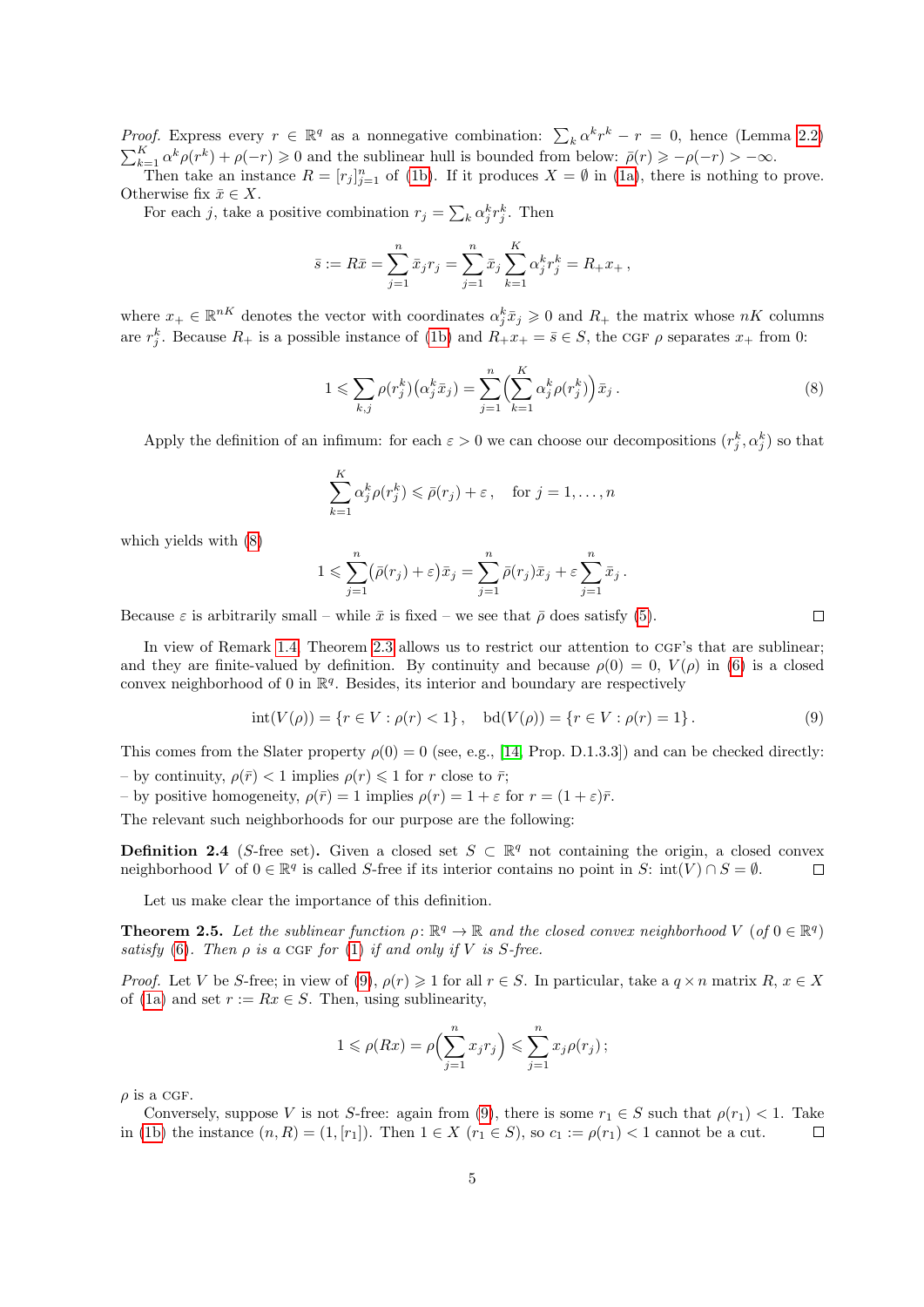This allows a new definition of CGF's, much more handy than the original one:

<span id="page-5-0"></span>**Definition 2.6** (CGF as representation). Let  $V \subset \mathbb{R}^q$  be a closed convex neighborhood of the origin. A *representation* of V is a finite-valued sublinear function  $\rho$  such that

$$
V = \{ r \in \mathbb{R}^q : \rho(r) \leq 1 \} .
$$

We will say that  $\rho$  represents V.

A sublinear cut-generating function for [\(1\)](#page-0-0) is a representation of an S-free set.  $\Box$ 

A finite-valued sublinear function  $\rho$  represents a unique  $V = V(\rho)$ , well-defined by [\(6\)](#page-2-1). One easily checks monotonicity of the mapping  $V(\cdot)$ :

<span id="page-5-6"></span>
$$
\rho \leqslant \rho' \quad \Longrightarrow \quad V(\rho) \supset V(\rho'). \tag{10}
$$

By contrast, a given neighborhood  $V$  may have several representations, and we are interested in the small ones; this is the subject of the next section.

## <span id="page-5-1"></span>3 Largest and smallest representations

In this section, we study the representation operation introduced in Definition [2.6](#page-5-0) and its geometric counterpart. This indeed puts [\[5\]](#page-21-10) in perspective and has its own interest in convex analysis. In fact, observing that  $V$  in [\(6\)](#page-2-1) has no reason to be bounded, it somehow extends gauge theory to unbounded sets.

#### 3.1 Some elementary convex analysis

First recall some basic theory (see, e.g., [\[14,](#page-21-8) Chap. C]), which will be central in our development. The support function of a set  $G \subset \mathbb{R}^q$  is

<span id="page-5-2"></span>
$$
\sigma_G(r) := \sup_{d \in G} d^{\top} r, \qquad (11)
$$

which may assume the value  $+\infty$  if G is unbounded. It is easily seen to be sublinear, to grow when G grows, but to remain unchanged if G is replaced by its closed convex hull:  $\sigma_G = \sigma_{\overline{conv}(G)}$ . Besides,  $\sigma_G$  is finite-valued if and only if G is bounded. Conversely, every [finite-valued] sublinear function  $\rho$  is the support function of a [bounded] closed convex set, unambiguously defined by

$$
G = G_{\rho} := \left\{ d \in \mathbb{R}^n : d^{\top} r \leqslant \rho(r) \text{ for all } r \in \mathbb{R}^q \right\};
$$

we then say that  $\rho$  supports  $G_{\rho}$ , which is the *subdifferential*  $\partial \rho(0)$  of  $\rho$  at 0. This defines a one-to-one mapping between [finite-valued] sublinear functions and [bounded] closed convex sets.

Besides, the polar of G

<span id="page-5-5"></span>
$$
G^{\circ} := \{ r \in \mathbb{R}^q : d^\top r \leqslant 1 \text{ for all } d \in G \} = \{ r \in \mathbb{R}^q : \sigma_G(r) \leqslant 1 \}
$$
\n
$$
(12)
$$

is also a closed convex set (being an intersection of half-spaces, indexed by  $G$ ). This  $G^{\circ}$  is a neighborhood of the origin when  $\sigma_G$  is finite-valued (i.e. when G is bounded). We see from Definition [2.6](#page-5-0) that the support function of G represents its polar  $G^{\circ}$ . Given some  $V \subset \mathbb{R}^n$ , a set G such that  $G^{\circ} = V$  can be called a prepolar of V, i.e. a set G such that  $\sigma_G$  represents V in the sense of Definition [2.6.](#page-5-0)

From now on in this section, we are given a subset V of  $\mathbb{R}^q$ , which is a closed convex neighborhood of the origin. Because  $0 \in \text{int } V$ , the definition [\(11\)](#page-5-2) of a support function shows that  $\sigma_V$  is positive on  $\mathbb{R}^q \setminus \{0\}$ ; even more: for some  $\varepsilon > 0$ , V contains the ball  $B(\varepsilon)$  centered at 0 of radius  $\varepsilon$ , hence

<span id="page-5-4"></span>
$$
\varepsilon ||d|| = \sigma_{B(\varepsilon)}(d) \leq \sigma_V(d) \quad \text{for all } d \in \mathbb{R}^q.
$$
 (13)

Then  $V^{\circ}$  is bounded since the relation  $\sigma_V(d) \leq 1$  implies  $||d|| \leq 1/\varepsilon$ .

A very relevant object for our purpose is the gauge

<span id="page-5-3"></span>
$$
\mathbb{R}^q \ni r \mapsto \gamma_V(r) := \inf \{ \lambda > 0 : r \in \lambda V \}
$$
\n(14)

of our neighborhood V. In fact, [\[14,](#page-21-8) Thm. C.1.2.5 and Prop. C.3.2.4] show that  $\gamma_V$ 

– appears as a representation of  $V$ 

- is the support function of its polar:  $V^{\circ} = \{d : \sigma_V(d) \leq 1\} = \partial \gamma_V(0)$ .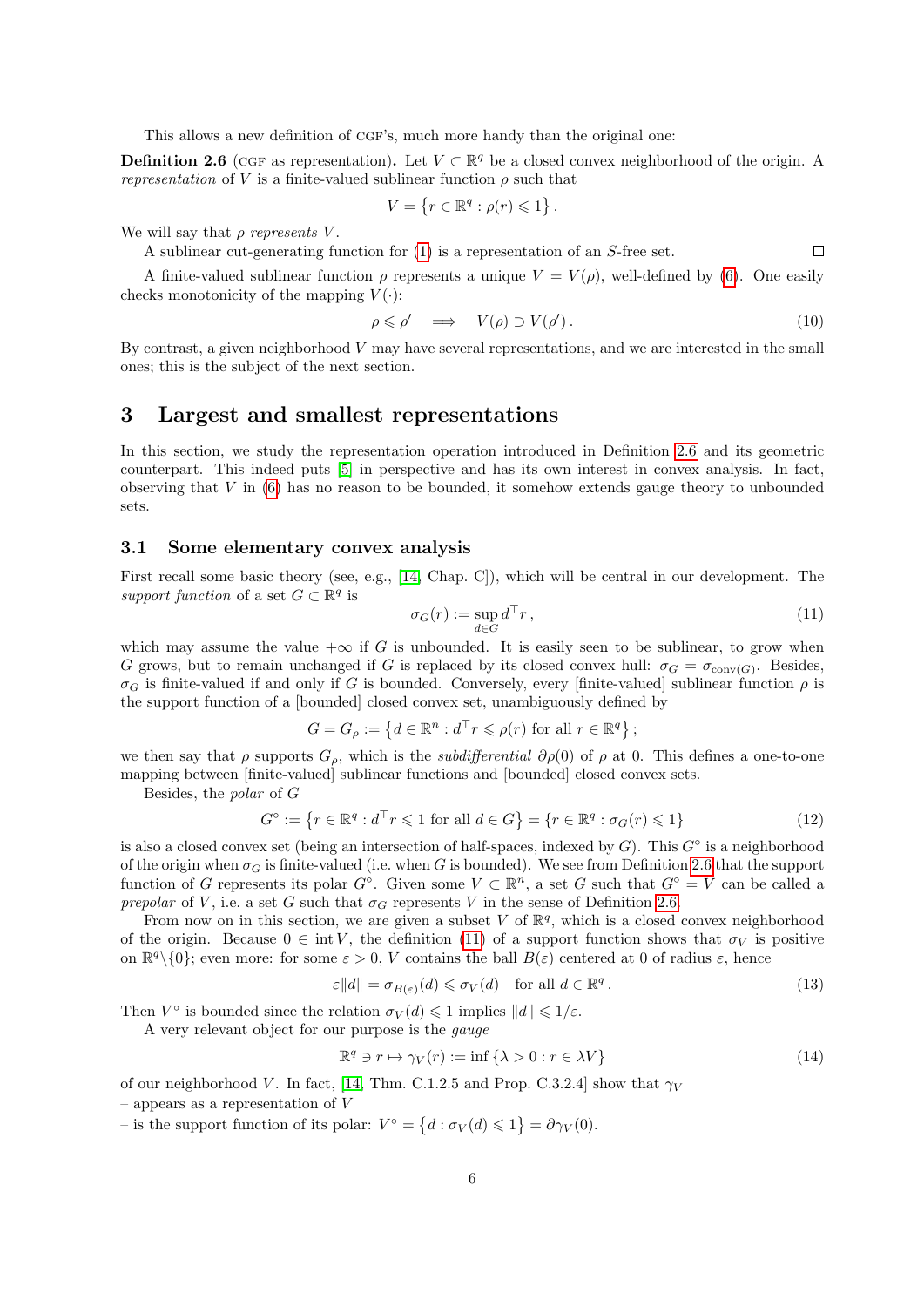Now, as already mentioned, V may have several representations, which make up just as many prepolars. Because  $(V^{\circ})^{\circ} = V$ , the standard polar  $V^{\circ}$  is itself a prepolar – which is somewhat confusing – and turns out to be the largest one; or equivalently  $\gamma_V$  turns out to be the largest representation of V. These facts will be established in Corollary [3.2](#page-6-0) below. The main result of this section states that V has also a smallest prepolar, or equivalently a smallest representation; keeping Remark [1.4](#page-2-2) in mind, this is exactly what we want. This result is actually [\[5,](#page-21-10) Thm. 1]; here we use elementary results of convex analysis, and we insist more on the geometric aspect.

#### 3.2 Largest representation

Introduce the recession cone  $V_{\infty}$  of V. Because  $0 \in V$ , it can be defined as

$$
V_{\infty} = \{ d \in \mathbb{R}^q : td \in V \text{ for all } t > 0 \} = \bigcap_{\lambda > 0} \lambda V,
$$

and the second relation shows that  $V_{\infty}$  is closed. We also see that

$$
V_{\infty} \subset V. \tag{15}
$$

One then easily sees from [\(14\)](#page-5-3) that  $\gamma_V(r) = 0$  if  $r \in V_\infty$ . Yet, for any other representation  $\rho$  of V, [\(6\)](#page-2-1) just imposes  $\rho(r) \leq 0$  at this r and we may a priori have  $\rho(r) < 0$ : the possible representations of V may differ on  $V_{\infty}$ . We make this more precise.

<span id="page-6-2"></span>**Lemma 3.1** (Representations and recession cone). For all representations  $\rho$  of the closed convex neighborhood V ,

$$
\rho(r) \leq 0 \iff r \in V_{\infty} \quad and \quad \rho(r) < 0 \implies r \in int(V_{\infty}).
$$

Besides, all representations coincide on the complement of  $\text{int}(V_\infty)$ .

*Proof.* By positive homogeneity,  $\rho(r) \leq 0$  implies  $\rho(tr) \leq 0 < 1$  (hence  $tr \in V$ ) for all  $t > 0$ ; this implies  $r \in V_{\infty}$ . Conversely,  $\rho(r) > 0$  implies  $\rho(tr) > 1$  for t large enough: using  $0 \in V$  again, r cannot lie in  $V_{\infty}$ .

To prove the second implication, invoke continuity of  $\rho$ : if  $\rho(r) < 0$ ,  $\rho$  is still negative in a neighborhood of r, this neighborhood is contained in  $V_{\infty}$ .

Besides, take a half-line emanating from 0 but not contained in  $V_{\infty}$ ; it certainly meets the boundary of V, at a point  $\bar{r}$  which is unique (see, e.g., [\[14,](#page-21-8) Rem. A.2.1.7]). By [\(9\)](#page-4-2), every representation  $\rho$  satisfies  $\rho(\bar{r}) = 1$ ; and by positive homogeneity, the value of this representation is determined all along the halfline. In other words, all possible representations of V coincide on the complement W of  $V_{\infty}$ ; and by continuity, they coincide also on the closure of W, which is the complement of  $int(V_{\infty})$ .  $\Box$ 



<span id="page-6-1"></span>Figure 1: All representations coincide except in  $int(V_{\infty})$ 

Figure [1](#page-6-1) illustrates the difference between the recession cone (where the gauge is "maximal") and the rest of the space (where it is the representation). Altogether, the gauge appears as the largest representation:

<span id="page-6-0"></span>**Corollary 3.2** (Maximality of the gauge). All representations  $\rho$  of V satisfy  $\rho \leq \gamma_V$ , with equality on the complement of  $int(V_{\infty})$ .

Geometrically, all prepolars  $G$  are contained in the polar of  $V$ :

$$
G^{\circ} = V \quad \Longrightarrow \quad G \subset V^{\circ} \, .
$$

In particular, V has a unique representation  $\rho = \gamma_V$  (and a unique prepolar  $V^{\circ}$ ) whenever  $\text{int}(V_{\infty}) = \emptyset$ .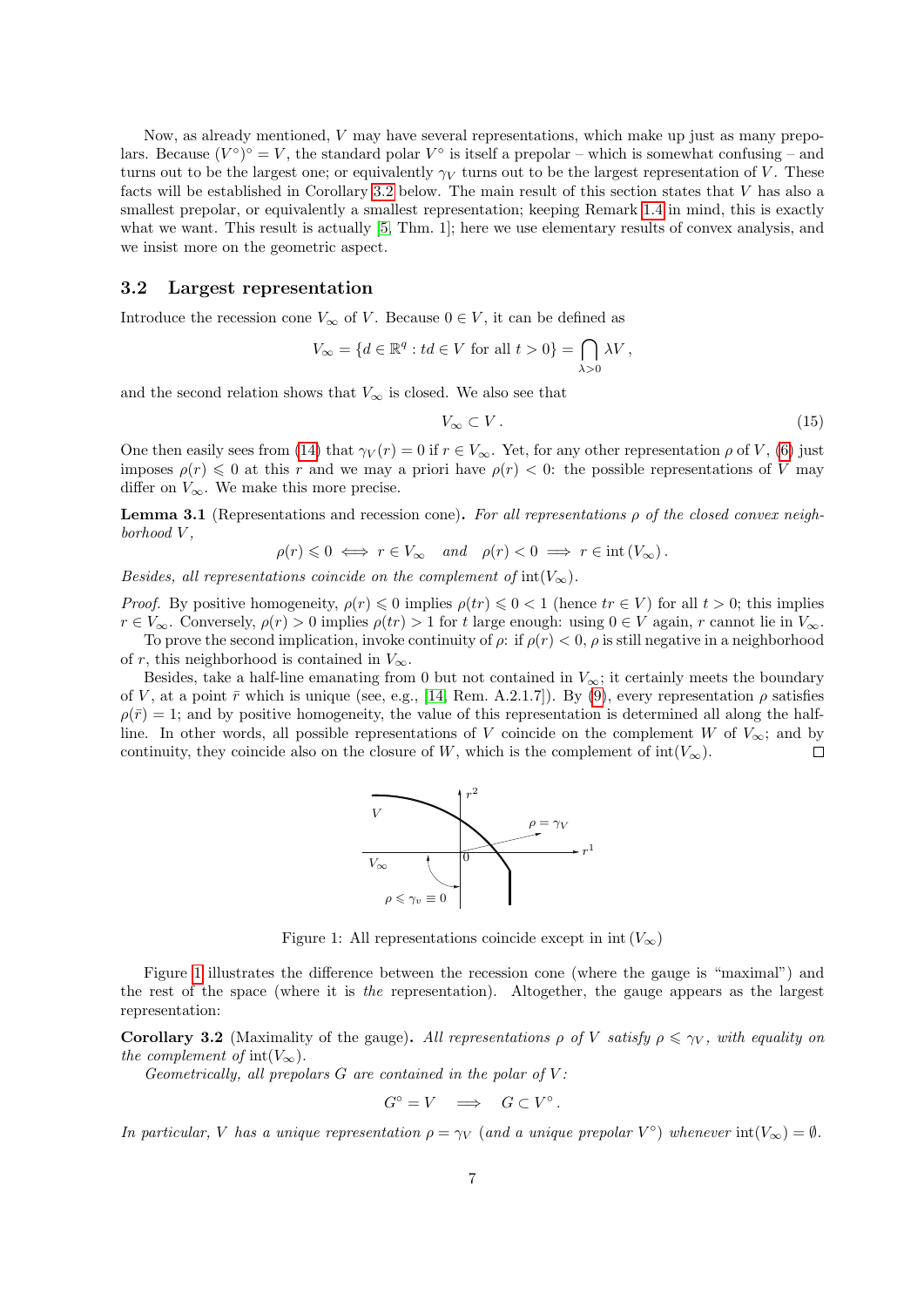Proof. Just apply Lemma [3.1,](#page-6-2) observing from [\(14\)](#page-5-3) that the gauge is nonnegative.

Geometrically, the inequality between support functions becomes an inclusion: the set G supported by  $\rho$  is included in the set  $V^{\circ}$  supported by  $\gamma_V$  (see, e.g., [\[14,](#page-21-8) Thm. C.3.3.1]).  $\Box$ 

#### 3.3 Smallest representation

The previous subsection dealt with polarity in the usual sense, viewing the gauge as a special representation. However, we are rather interested in small representations. Geometrically, we are interested in small prepolars, and the following definitions are indeed relevant:

<span id="page-7-0"></span>
$$
\begin{cases}\n\widetilde{V}^{\circ} := \left\{ d \in V^{\circ} : d^{\top}r = \sigma_V(d) = 1 \text{ for some } r \in V \right\}, \\
\widehat{V}^{\circ} := \left\{ d \in V^{\circ} : \sigma_V(d) = 1 \right\}.\n\end{cases}
$$
\n(16)

Because of [\(9\)](#page-4-2),  $\hat{V}^{\circ} \neq \emptyset$  if V has a boundary, i.e. if  $V \neq \mathbb{R}^{q}$ . Obviously,  $\tilde{V}^{\circ} \subset \hat{V}^{\circ}$ . Besides, [\(13\)](#page-5-4) implies that the two sets are bounded. They turn out to have the same closed convex hull, which is our required smallest prepolar.

<span id="page-7-2"></span>**Lemma 3.3.** The sets in [\(16\)](#page-7-0) satisfy  $\tilde{V}^{\circ} \subset \hat{V}^{\circ} \subset cl(\tilde{V}^{\circ})$ . It follows that  $\hat{V}^{\circ}$  and  $\tilde{V}^{\circ}$  have the same closed convex hull. In particular,  $\widetilde{V}^{\circ} \neq \emptyset$  whenever  $\widehat{V}^{\circ} \neq \emptyset$ .

Proof. The first inclusion is clear. To prove the second inclusion, recall two properties:

– the domain dom  $\partial \sigma_V$  of a subdifferential is dense in the domain dom  $\sigma_V$  of the function itself: see, e.g., [\[14,](#page-21-8) Thm. E.1.4.2];

– the subdifferential  $\partial \sigma_V(d)$  is the face of V exposed by d: see, e.g., [\[14,](#page-21-8) Prop. C.3.1.4].

Thus,  $d \notin \tilde{V}^{\circ}$  implies  $\partial \sigma_V(d) = \emptyset$ ; in other words,  $\tilde{V}^{\circ} \supset \text{dom } \partial \sigma_V$ . Taking closures,

$$
\operatorname{cl}\widetilde{V}^{\circ}\supset\operatorname{cl}\left(\operatorname{dom}\partial\sigma_V\right)\supset\operatorname{dom}\sigma_V;
$$

the required inclusion follows, since the last set obviously contains  $\hat{V}^{\circ}$ .

It follows from the second inclusion that

$$
\overline{\operatorname{conv}}(\widehat{V}^{\circ}) \subset \overline{\operatorname{conv}}\Big(\operatorname{cl}\big(\widetilde{V}^{\circ}\big)\Big) .
$$

On the other hand, the first inclusion implies that  $\overline{conv}(\widehat{V}^{\circ})$  (a closed set) contains the closure of  $\widetilde{V}^{\circ}$ : cl  $(\tilde{V}^{\circ}) \subset \overline{conv}(\hat{V}^{\circ})$ . This inclusion remains valid by taking the closed convex hulls:

$$
\overline{\operatorname{conv}}\Big(\mathrm{cl}\left(\widetilde{V}^\circ\right)\Big)\subset\overline{\operatorname{conv}}\big(\widehat{V}^\circ\big)\,;
$$

the two sets coincide. The last statement is clear since the closure of the empty set is the empty set.  $\Box$ 

For later use, we illustrate this construction with a simple example.



<span id="page-7-1"></span>Figure 2: Constructing  $\widetilde{V}^{\circ}$  or  $\widehat{V}^{\circ}$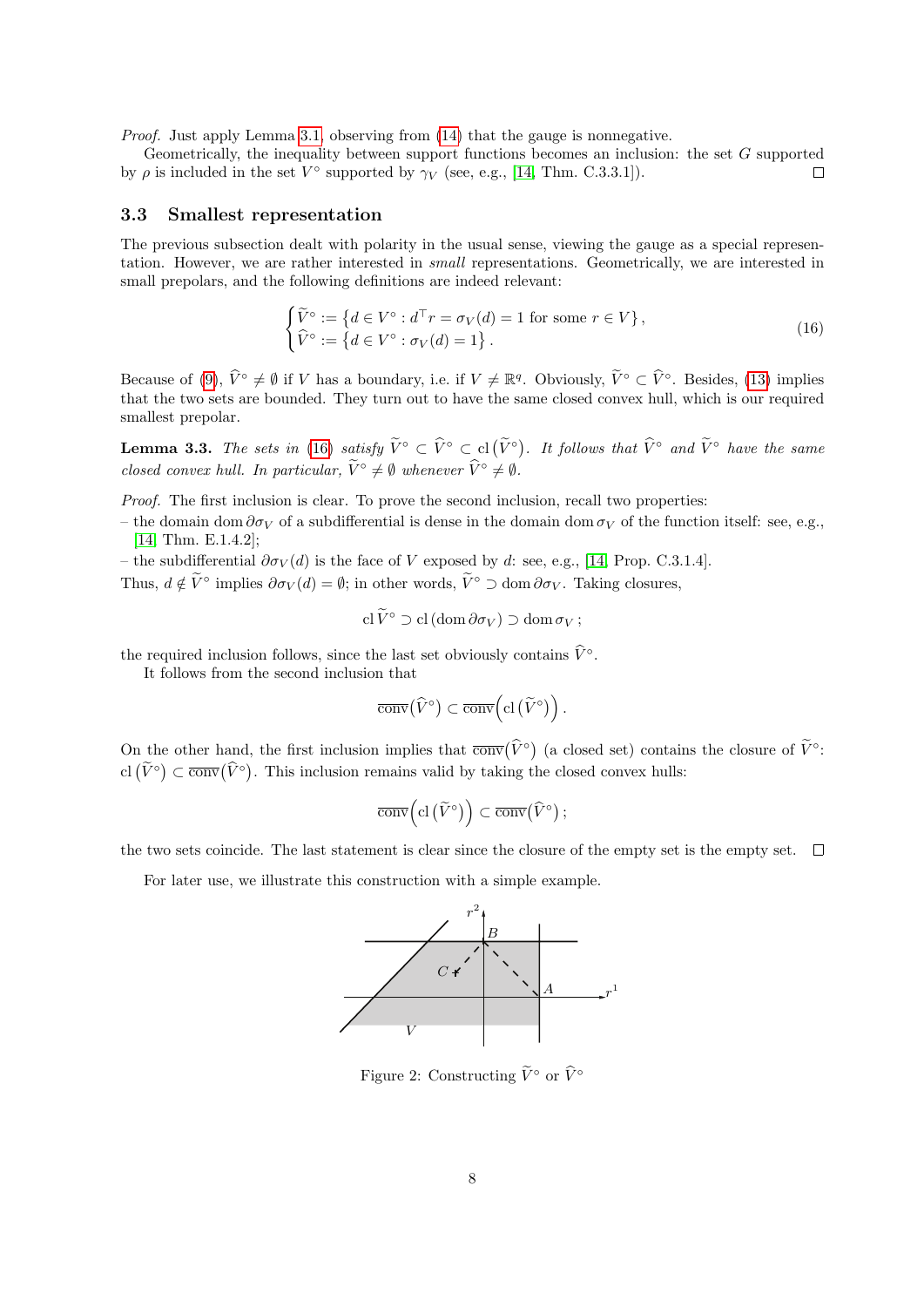<span id="page-8-3"></span>**Example 3.4.** We denote by  $(r^1, r^2)$  the coordinates of a point in  $\mathbb{R}^2$ . Take for V the polyhedron of Figure [2,](#page-7-1) defined by the three inequalities

$$
r^1 \leq 1
$$
,  $r^2 \leq 1$ ,  $r^2 \leq 2 + r^1$ .

Remembering that extreme points of  $V^{\circ}$  correspond to facets of V, we see that  $V^{\circ}$  has the three extreme points A, B, C defined by the equation  $d^{\top}r = 1$ , for r respectively on the three lines making up the boundary of V. We obtain  $A = (1,0), B = (0,1), C = \frac{1}{2}(-1,1)$ .

In a word,  $\tilde{V}^{\circ}$  and  $\hat{V}^{\circ}$  are the same set, namely the union of the two segments [A, B] and [B, C]. To obtain  $V^{\circ}$ , convexify them with the fourth point 0; if V had a fourth constraint, say  $r^2 \geq -1$ , then this fourth point would be moved down to  $D = (0, -1)$  – and enter  $\tilde{V}^{\circ}$  and  $\hat{V}^{\circ}$ .  $\Box$ 

The status of the boundary of the two sets in [\(16\)](#page-7-0) is ambiguous. The left part of Figure [3](#page-8-0) uses the same V as in Figure [1;](#page-6-1)  $d_1$  lies in  $\hat{V}^{\circ}$  but not in  $\hat{V}^{\circ}$ ; hence  $\hat{V}^{\circ}$  need not be closed. By contrast,  $d_2$  lies in both: on this example,  $\hat{V}^{\circ}$  is closed; but this is not true in general, the right part of Figure [3](#page-8-0) is a classical counter-example. There,  $V \subset \mathbb{R}^2$  is the parabolic set defined by the constraint  $r^2 \leq 1 - \frac{1}{2}(r^1)^2$ . A direction  $d = (d^1, d^2)$  with  $d^2 > 0$  exposes the point  $r(d)$  which goes unbounded when  $d^2 \downarrow 0$ . By direct calculations,  $\hat{V}^{\circ}$  is defined by the equation

$$
\sigma_V(d^1, d^2) = d^2 + \frac{(d^1)^2}{2d^2} = 1.
$$

This is a curve passing through the origin; yet 0 cannot lie in  $\hat{V}^{\circ}$ , since  $\sigma_V(0) = 0 \neq 1$ .



<span id="page-8-0"></span>Figure 3: Activity in  $V^{\circ}$ ; trouble appears if the unbounded V has no asymptote

The closed convex hull revealed by Lemma [3.3](#page-7-2) deserves a notation, as well as its support function: we set

<span id="page-8-2"></span>
$$
V^{\bullet} := \overline{\text{conv}}(\widetilde{V}^{\circ}) = \overline{\text{conv}}(\widehat{V}^{\circ}) \quad \text{and} \quad \mu_{V} := \sigma_{V^{\bullet}} = \sigma_{\widetilde{V}^{\circ}} = \sigma_{\widehat{V}^{\circ}}.
$$
 (17)

For example in Figure [2,](#page-7-1)  $V^{\bullet}$  is the triangle conv $\{A, B, C\}$ . In fact, the next result shows that  $\mu_V$  is the small representation we are looking for. From now on, we assume  $V \neq \mathbb{R}^q$ , otherwise  $V^{\bullet} = \emptyset$ ,  $\mu_V \equiv -\infty$ ; a degenerate situation, which lacks interest anyway.

<span id="page-8-1"></span>**Proposition 3.5** (Smallest representation). Any  $\rho$  representing  $V \neq \mathbb{R}^q$  satisfies  $\rho \geq \mu_V$ .

Geometrically,  $V^{\bullet}$  is the smallest closed convex set whose support function represents V.

*Proof.* Our assumption implies that neither  $\hat{V}^{\circ}$  nor  $\hat{V}^{\circ}$  is empty (recall Lemma [3.3\)](#page-7-2). Then take an arbitrary d in  $\tilde{V}^{\circ}$ . We have to show that  $d^{\top}r \leq \rho(r)$  for all  $r \in \mathbb{R}^{q}$ ; this inequality will be transmitted to the supremum over d, which is  $\mu_V(r)$ .

Case 1. First let r be such that  $\rho(r) > 0$ . Then  $\bar{r} := r/\rho(r)$  lies in V, so that  $d^{\top} \bar{r} \leq \sigma_V(d) = 1$ . In other words,  $d^{\top} \bar{r} = \frac{d^{\top} r}{\rho(r)} \leq 1$ , which is the required inequality.

Case 2. Let now r be such that  $\rho(r) \leq 0$ , so that  $r \in V_{\infty}$  by Lemma [3.1.](#page-6-2) Because  $d \in V^{\circ}$ , we can take  $r_d \in V$  such that  $d^{\top} r_d = 1$ . Being exposed,  $r_d$  lies on the boundary of V: by [\(9\)](#page-4-2),  $\rho(r_d) = 1$ .

By definition of the recession cone,  $r_d + tr \in V$  for all  $t > 0$  and, by continuity of  $\rho$ ,  $\rho(r_d + tr) > 0$  for t small enough. Apply Case 1:

$$
d^{\top}r_d + td^{\top}r = d^{\top}(r_d + tr) \leq \rho(r_d + tr) \leq \rho(r_d) + t\rho(r),
$$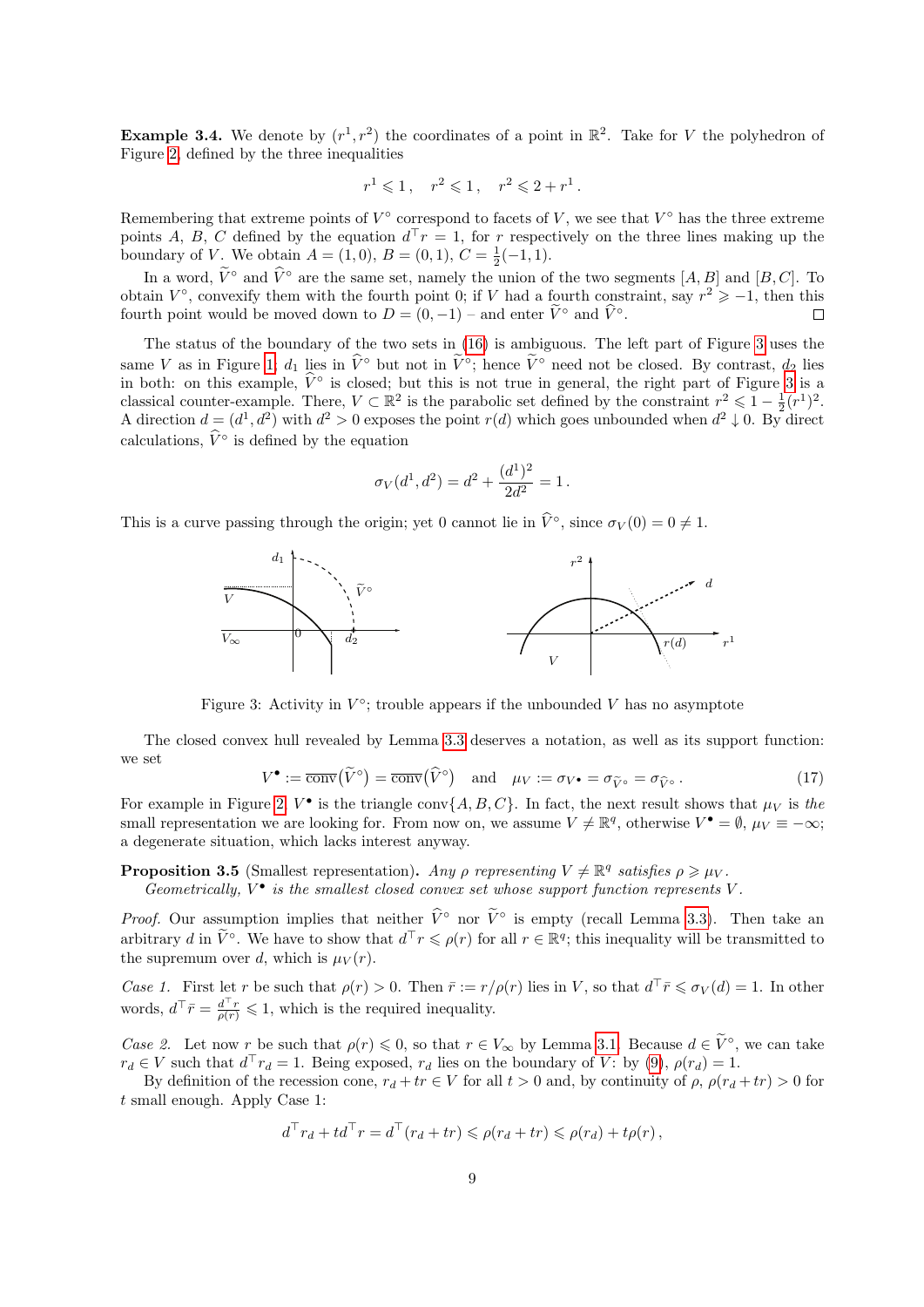where we have used sublinearity. This proves the required inequality since the first term is  $1 + td<sup>T</sup>r$  and the last one is  $1 + t\rho(r)$ .

The geometric counterpart is proved just as in Corollary [3.2.](#page-6-0)

Thus, V does have a smallest representation, which is the support function of  $V^{\bullet}$ .

#### 3.4 The set of prepolars

First of all, it is interesting to link the two extreme representations/prepolars introduced so far. The intuition suggested by Figure [2](#page-7-1) or [3](#page-8-0) is confirmed by the following result.

<span id="page-9-2"></span>**Proposition 3.6.** Appending 0 to  $V^{\bullet}$  gives the standard polar:

$$
\gamma_V = \max \{ \mu_V, 0 \}
$$
 i.e.  $V^\circ = \overline{\text{conv}}(V^\bullet \cup \{0\}) = [0, 1]V^\bullet$ 

*Proof.* For  $r \in V_{\infty}$ ,  $\gamma_V(r) = 0$ , while  $\mu_V(r) \leq 0$  (Theorem [3.5\)](#page-8-1). For  $r \notin V_{\infty}$ , Lemma [3.1](#page-6-2) gives  $\gamma_V(r) =$  $\mu_V(r) > 0$  because  $\gamma_V$  and  $\mu_V$  are two particular representations.

Altogether, the first equality holds. Its geometric counterpart is [\[14,](#page-21-8) Thm. C.3.3.2]; and because  $V^{\bullet}$ is convex compact, its closed convex hull with 0 is the sets of  $\alpha d + (1 - \alpha)0$  for  $\alpha \in [0, 1]$ .  $\Box$ 

Let us summarize our results:

<span id="page-9-5"></span>**Theorem 3.7.** The representations of V (a closed convex neighborhood of the origin) are the finite-valued sublinear functions  $\rho$  satisfying

<span id="page-9-0"></span>
$$
\sigma_V \bullet = \mu_V \leqslant \rho \leqslant \gamma_V = \sigma_{V^{\circ}} \,. \tag{18}
$$

.

 $\Box$ 

Geometrically, the prepolars of  $V$ , i.e. the sets  $G$  whose support function represents  $V$ , are the sets sandwiched between the two extreme prepolars of  $V$ :

$$
G^{\circ} = V \iff V^{\bullet} \subset \overline{\text{conv}}(G) \subset V^{\circ}.
$$

*Proof.* In view of Corollary [3.2](#page-6-0) and Proposition [3.5,](#page-8-1) we just have to prove that a  $\rho$  satisfying [\(18\)](#page-9-0) does represent V. Indeed, if  $r \in V$  then  $\rho(r) \leq \gamma_V(r) \leq 1$ ; if  $r \notin V$ , then  $1 < \mu_V(r) \leq \rho(r)$ . The geometric counterpart is again standard calculus with support functions.  $\Box$ 

We end this section with a deeper study of prepolars, which will be useful in the sequel. The next result introduces the polar cone  $(V_{\infty})^{\circ}$ . When G is a cone, the righthand side "1" in [\(12\)](#page-5-5) can be replaced by "0":

<span id="page-9-4"></span>
$$
(V_{\infty})^{\circ} = \{ r \in \mathbb{R}^q : \sigma_{V_{\infty}}(r) \leq 0 \}.
$$
\n(19)

Instead of  $(V_{\infty})^{\circ}$ , we use the notation  $V_{\infty}^{\circ}$  for simplicity – although  $(V_{\infty})^{\circ}$  differs from  $(V^{\circ})_{\infty}$ , which is  $\{0\}$  since  $V^{\circ}$  is bounded.

<span id="page-9-3"></span>Lemma 3.8 (Additional properties of prepolars). Use the notation [\(16\)](#page-7-0), [\(17\)](#page-8-2).

- (i)  $V_{\infty}^{\circ}$  is the closure of dom  $\sigma_V$ ;
- (ii)  $\mathbb{R}_+ \widehat{V}^{\circ} = \mathbb{R}_+ V^{\bullet} = \mathbb{R}_+ V^{\circ} = \text{dom } \sigma_V.$

*Proof.* First of all, let  $d \notin V^{\circ}_{\infty}$ : there is  $r \in V_{\infty} (\mathbb{R}_+ r \in V)$  and  $d^{\top} r > 0$ ; then  $d^{\top}(tr) \to +\infty$  for  $t \to +\infty$ and  $\sigma_V(d)$  cannot be finite, i.e.  $d \notin \text{dom } \sigma_V$ . Because  $V^{\circ}_{\infty}$  is closed,  $\text{dom } \sigma_V \subset \text{cl }(\text{dom } \sigma_V) \subset V^{\circ}_{\infty}$ .

To prove the converse inclusion, take  $r \notin (\text{dom }\sigma_V)^{\circ}$ : there is d such that  $\sigma_V(d) < +\infty$  and  $d^{\top}r > 0$ . Then  $d^{\top}(tr) \to +\infty$  when  $t \to +\infty$ ; if r were in  $V_{\infty}$ , then tr would lie in V and  $\sigma_V(d)$  would be  $+\infty$ , a contradiction. Thus we have proved  $V_{\infty} \subset (\text{dom }\sigma_V)^{\circ}$ . Taking polars and knowing that  $\text{dom }\sigma_V$  is a cone,  $V_{\infty}^{\circ} \supset (\text{dom }\sigma_V)^{\circ \circ} = \text{cl }(\text{dom }\sigma_V)$  (see [\[14,](#page-21-8) Prop. A.4.2.6]). This proves (i).

To prove (ii), observe first that  $\hat{V}^{\circ} \subset V^{\bullet} \subset V^{\circ} \subset \text{dom } \sigma_V$ ; and because dom  $\sigma_V$  is a cone,

<span id="page-9-1"></span>
$$
\mathbb{R}_{+}\widehat{V}^{\circ} \subset \mathbb{R}_{+}V^{\bullet} \subset \mathbb{R}_{+}V^{\circ} \subset \text{dom}\,\sigma_{V} \,.
$$

On the other hand, take  $0 \neq d \in \text{dom } \sigma_V$ , so that  $\sigma_V(d) > 0$  by [\(13\)](#page-5-4) and  $\frac{1}{\sigma_V(d)} d \in \widehat{V}^{\circ}$ :  $d \in \mathbb{R}_+ \widehat{V}^{\circ}$ . Since 0 also lies in  $\mathbb{R}_+ \hat{V}^{\circ}$ , we do have dom  $\sigma_V \subset \mathbb{R}_+ \hat{V}^{\circ}$ ; [\(20\)](#page-9-1) is actually a chain of equalities. To complete the proof, observe from Proposition [3.6](#page-9-2) that  $\mathbb{R}_+ V^{\circ} = \mathbb{R}_+ V^{\bullet}$ .  $\Box$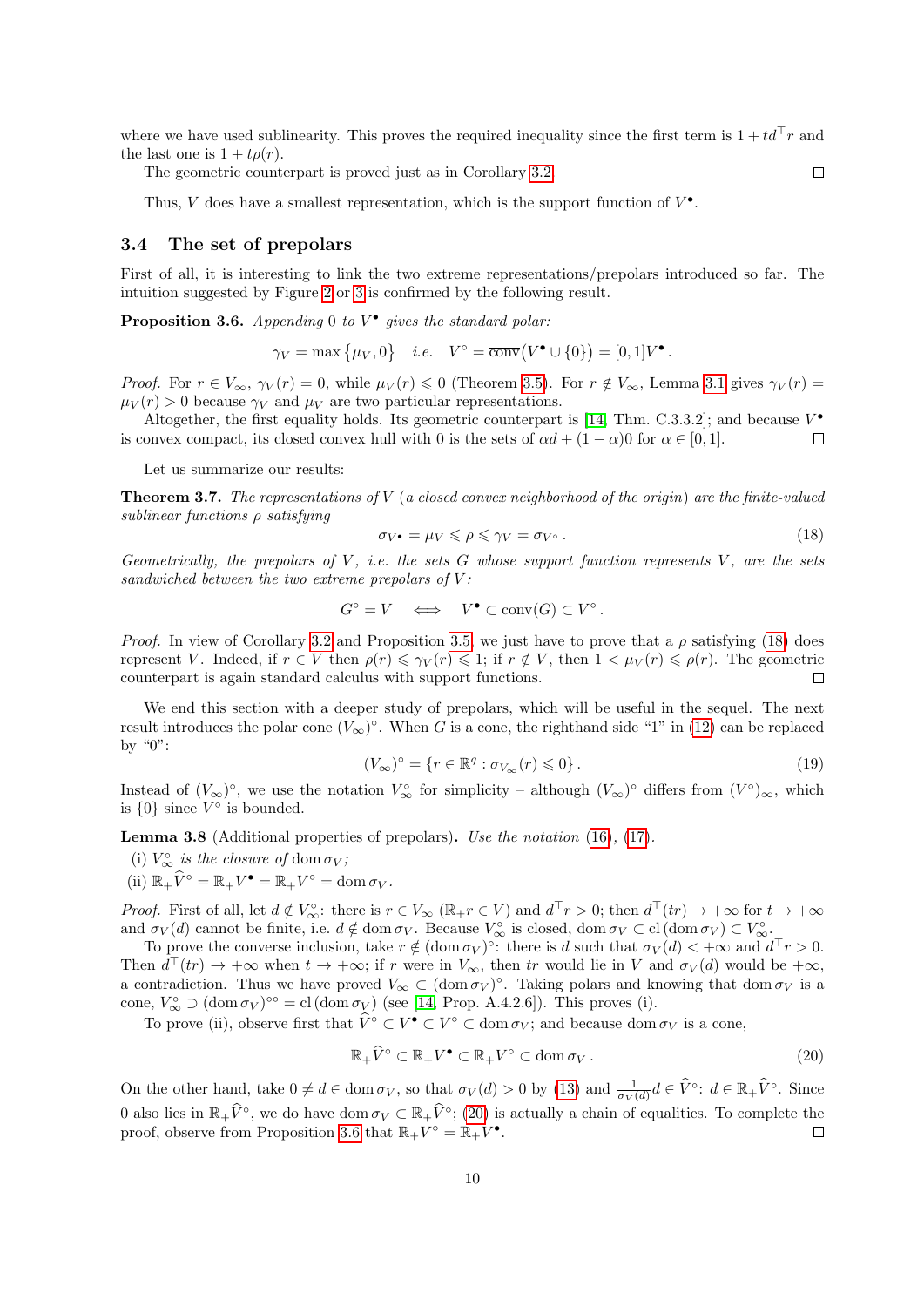The situation illustrated by the right part of Figure [3](#page-8-0) is really pathological; useful properties come when it does not occur.

<span id="page-10-4"></span>Corollary 3.9 (Safe prepolars). If  $0 \notin V^{\bullet}$ , then

<span id="page-10-1"></span>
$$
\mathbb{R}_{+}\hat{V}^{\circ} = \mathbb{R}_{+}V^{\bullet} = \mathbb{R}_{+}V^{\circ} = \text{dom}\,\sigma_{V} = V_{\infty}^{\circ}
$$
\n
$$
(21)
$$

and int  $V_{\infty} \neq \emptyset$  (the polar  $V_{\infty}^{\circ}$  is a so-called pointed cone).

*Proof.* When  $0 \notin V^{\bullet}$ ,  $\mathbb{R}_+ V^{\bullet}$  is closed ([\[14,](#page-21-8) Prop. A.1.4.7]). Then apply Lemma [3.8:](#page-9-3) by (ii) dom  $\sigma_V$  is closed and [\(21\)](#page-10-1) follows from (i).

Besides, separate 0 from  $V^{\bullet}$ : there is some r such that  $\sigma_{V^{\bullet}}(r) < 0$ . By continuity of the finite-valued convex function  $\sigma_{V^{\bullet}}$ , this inequality is still valid in a neighborhood of r:  $\sigma_{V^{\bullet}} \leq 0$  over some nonzero ball B around r. By Lemma  $3.8(ii)$ ,

$$
\sigma_{V^{\circ}_{\infty}}(d)=\sigma_{\mathbb{R}_+V^{\bullet}}(d)=\sup_{t\geqslant 0}\sup_{d\in V^{\bullet}}td^{\top}r=\sup_{t\geqslant 0}t\sigma_{V^{\bullet}}(d)\,,
$$

so that  $\sigma_{V^{\circ}_{\infty}}$  enjoys the same property: by [\(19\)](#page-9-4), B is contained in  $(V^{\circ}_{\infty})^{\circ}$ . Proposition A.4.2.6 of [\[14\]](#page-21-8) finishes the proof.  $\Box$ 

Let us put this section in perspective. The traditional gauge theory defines via  $(14)$ ,  $(12)$  the polarity correspondence  $V \leftrightarrow V^{\circ}$  for *compact* convex neighborhoods of the origin. We generalize it to *unbounded* neighborhoods, whose standard gauge is replaced via Definition [2.6](#page-5-0) by their family of representations. Each representation  $\rho$ , which may assume negative values, gives birth to  $\partial \rho(0)$  – which we call a prepolar of V. Theorem [3.7](#page-9-5) establishes the existence of a largest element (the usual polar  $V^{\circ}$ ) and of a smallest element  $(V^{\bullet})$  in the family of (closed convex) prepolars of V.

## <span id="page-10-0"></span>4 Minimal CGF's, maximal S-free sets

#### 4.1 Minimality

In our quest for small CGF's (remember Remark [1.4\)](#page-2-2), the following definition is natural.

<span id="page-10-2"></span>**Definition 4.1** (Minimality). A CGF  $\rho$  is called minimal if the only possible CGF  $\rho' \leq \rho$  is  $\rho$  itself.  $\Box$ 

Knowing that a CGF  $\rho$  represents  $V(\rho)$  and that  $\mu_{V(\rho)} \leq \rho$  represents the same set, a minimal CGF is certainly a smallest representation:

<span id="page-10-3"></span>
$$
\rho \text{ is a minimal CGF} \quad \Longrightarrow \quad \rho = \mu_{V(\rho)} = \sigma_{V(\rho)} \tag{22}
$$

In addition,  $V(\rho)$  must of course be a special S-free set when  $\rho$  is minimal. Take for example  $S = \{1\} \subset \mathbb{R}$ ,  $V = [-1, +1]; \rho(r) := |r|$  is the smallest (because unique) representation of V but is not minimal:  $\rho'(r) := \max\{0, r\}$  is also a CGF, representing  $V' = ]-\infty, +1]$ . From [\(10\)](#page-5-6), a smaller  $\rho$  describes a larger  $V$ ; so Definition [4.1](#page-10-2) has its geometrical counterpart:

**Definition 4.2** (Maximality). An  $S$ -free set  $V$  of Definition [2.4](#page-4-3) is called *maximal* if the only possible S-free set  $V' \supset V$  is V itself.  $\Box$ 

We first make sure that maximal S-free sets do exist.

Theorem 4.3. Every S-free set is contained in a maximal S-free set.

*Proof.* Let V be an S-free set. In the partially ordered family  $(\mathcal{F}, \cup)$  of all S-free sets containing V, let  $\{W_i\}_{i\in I}$  be a totally ordered subfamily (a chain) and define  $W := \cup_{i\in I} W_i$ . Clearly, W is a neighborhood of the origin; its convexity is a known property (easily established), let us show that its closure is S-free.

Remember from [\[14,](#page-21-8) Thm. C.3.3.2(iii)] that the support function of an union is the (closure of the) supremum of the support functions:

$$
\sigma_{\text{int}\,(W)} = \sigma_W = \text{cl}\left(\sup_{i \in I} \sigma_{W_i}\right) = \text{cl}\left(\sup_{i \in I} \sigma_{\text{int}\,(W_i)}\right) = \sigma_{\cup_i \text{ int}\,(W_i)}.
$$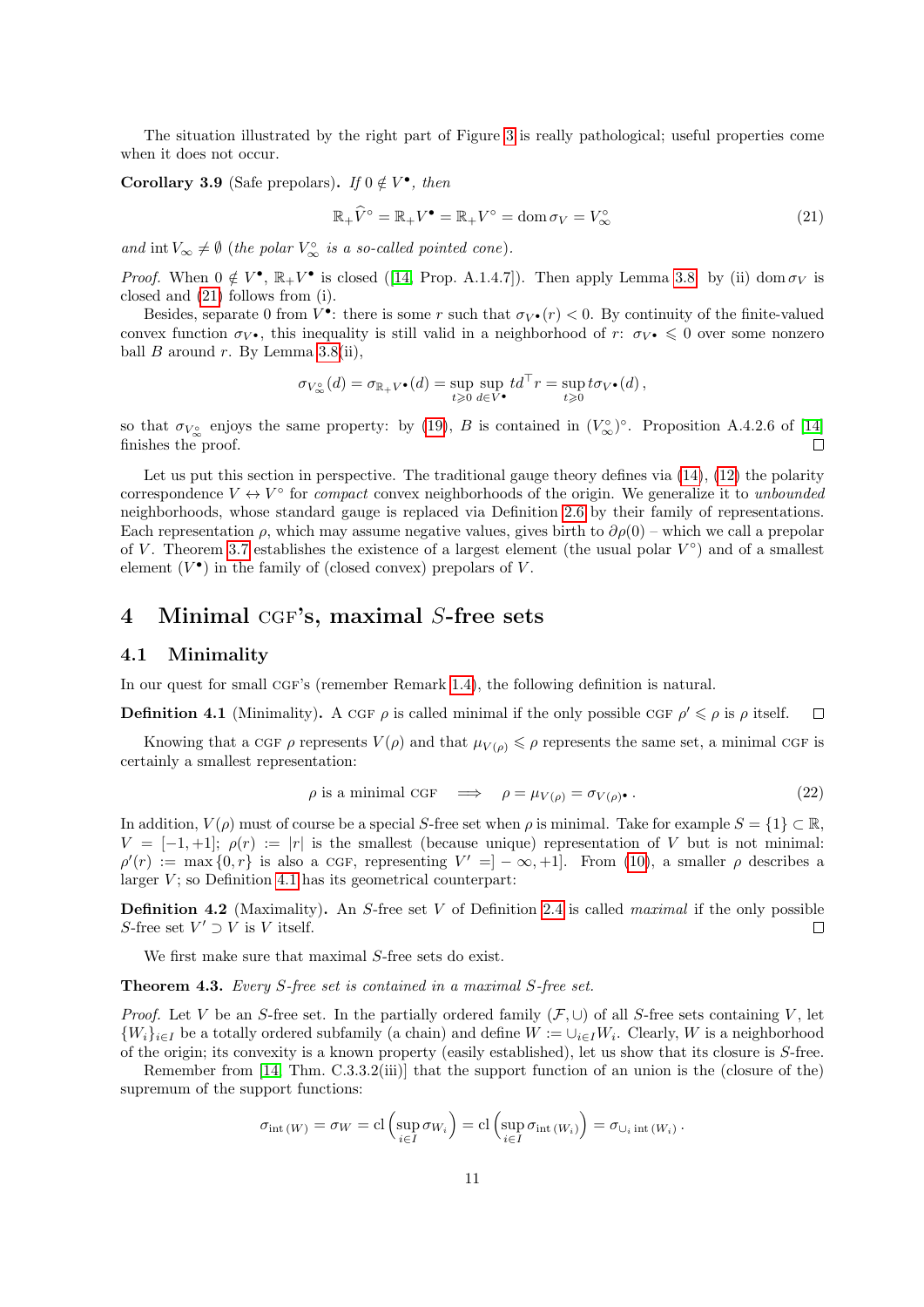Having the same support function, the two open convex sets int  $(W)$  and  $\cup_i$  int  $(W_i)$  coincide:  $r \in \text{int } (W)$ means  $r \in \text{int}(W_i)$  for some i; because  $W_i$  is S-free,  $r \notin S$  and our claim is proved. Thus, the chain  $\{W_i\}$ has an upper bound in  $\mathcal{F}$ ; in view of Zorn's lemma,  $\mathcal{F}$  has a maximal element.  $\Box$ 

The maximal S-free sets can be explicitly described for some special S's:  $\mathbb{Z}^q$  [\[17\]](#page-22-2), the intersection of  $\mathbb{Z}^q$  with an affine subspace [\[3\]](#page-21-6), or with a rational polyhedron [\[4\]](#page-21-7).

However, the "duality" between minimal CGF's and maximal S-free sets is deceiving, as the two definitions do not match: the set represented by a minimal CGF need not be maximal. Here is an example.

<span id="page-11-1"></span>**Example 4.4.** When  $\rho$  is linear, the property introduced in Definition [4.1](#page-10-2) holds vacuously: no sublinear function can properly lie below a linear function. Thus, a linear CGF  $\rho$  is always minimal; yet, a linear  $\rho$ represents a neighborhood  $V(\rho)$  (a half-space) which is S-free but has not reason to be maximal. See Figure [4:](#page-11-0) with  $n = 1$ , the set  $V = ]-\infty,1]$  (represented by  $\rho(x) = x$ ) is  $\{2\}$ -free but is obviously not maximal.  $\Box$ 

<span id="page-11-0"></span>

Figure 4: A linear CGF is always maximal

This example is rather naive but Example [4.8](#page-12-0) below will reveal a more serious deficiency. So a subtlety is necessary: indeed the smallest representation of a maximal  $S$ -free set V enjoys a stronger property than minimality.

## 4.2 Strong minimality

Let  $\rho$  be a CGF, which represents via [\(6\)](#page-2-1) the set  $V = V(\rho)$ . The largest representation  $\gamma_{V(\rho)}$  somehow depends on  $\rho$  and here comes the correct substitute to Definition [4.1.](#page-10-2)

<span id="page-11-2"></span>**Definition 4.5** (Strongly minimal CGF). A CGF  $\rho$  is called strongly minimal if every CGF  $\rho' \leq \gamma_{V(\rho)}$ satisfies  $\rho' \geqslant \rho$ .

Needless to say, strongly minimal CGF's are minimal. Example [4.8](#page-12-0) below will complement Example [4.4,](#page-11-1) showing that the two definitions do differ. At any rate, strong minimality does correspond to maximality.

<span id="page-11-3"></span>**Theorem 4.6** (Strongly minimal  $\Leftrightarrow$  maximal). An S-free set V is maximal if and only if its smallest representation  $\mu_V$  of [\(17\)](#page-8-2) is a strongly minimal CGF.

Proof. Consider first a maximal V. Every CGF  $\rho'$  satisfying  $\rho' \leq \gamma_V$  represents an S-free set V', which contains V – see [\(6\)](#page-2-1) – so that  $V' = V$  by maximality and  $\rho'$  represents V as well, hence  $\rho' \geq \mu_V$  by Theorem [3.5.](#page-8-1) Thus,  $\mu_V$  is strongly minimal.

Assume now that  $\rho$  is a strongly minimal CGF, so in particular  $\rho = \mu_V$  for some S-free V. Let  $V' \supset V$ be S-free; there holds  $(V')^{\circ} \subset V^{\circ}$ , i.e.

$$
\gamma_{V'} = \sigma_{(V')^{\circ}} \leq \sigma_{V^{\circ}} = \gamma_V.
$$

Now  $\rho' := \gamma_{V'}$  represents the S-free set V' and is therefore a CGF; in view of Definition [4.5,](#page-11-2)  $\rho' \geq \rho$ . Altogether,  $\rho'$  is a sublinear function satisfying [\(18\)](#page-9-0): it represents not only V' but also V; hence  $V' = V$ , i.e. V is maximal.  $\Box$ 

In §[3](#page-5-1) we have systematically developed the geometric counterpart of representations; this exercise can be continued here. In fact, the concept of minimality involves two properties from a sublinear function: – it must be the *smallest* representation of some neighborhood  $V$  – remember [\(22\)](#page-10-3),

– this neighborhood must enjoy some maximality property.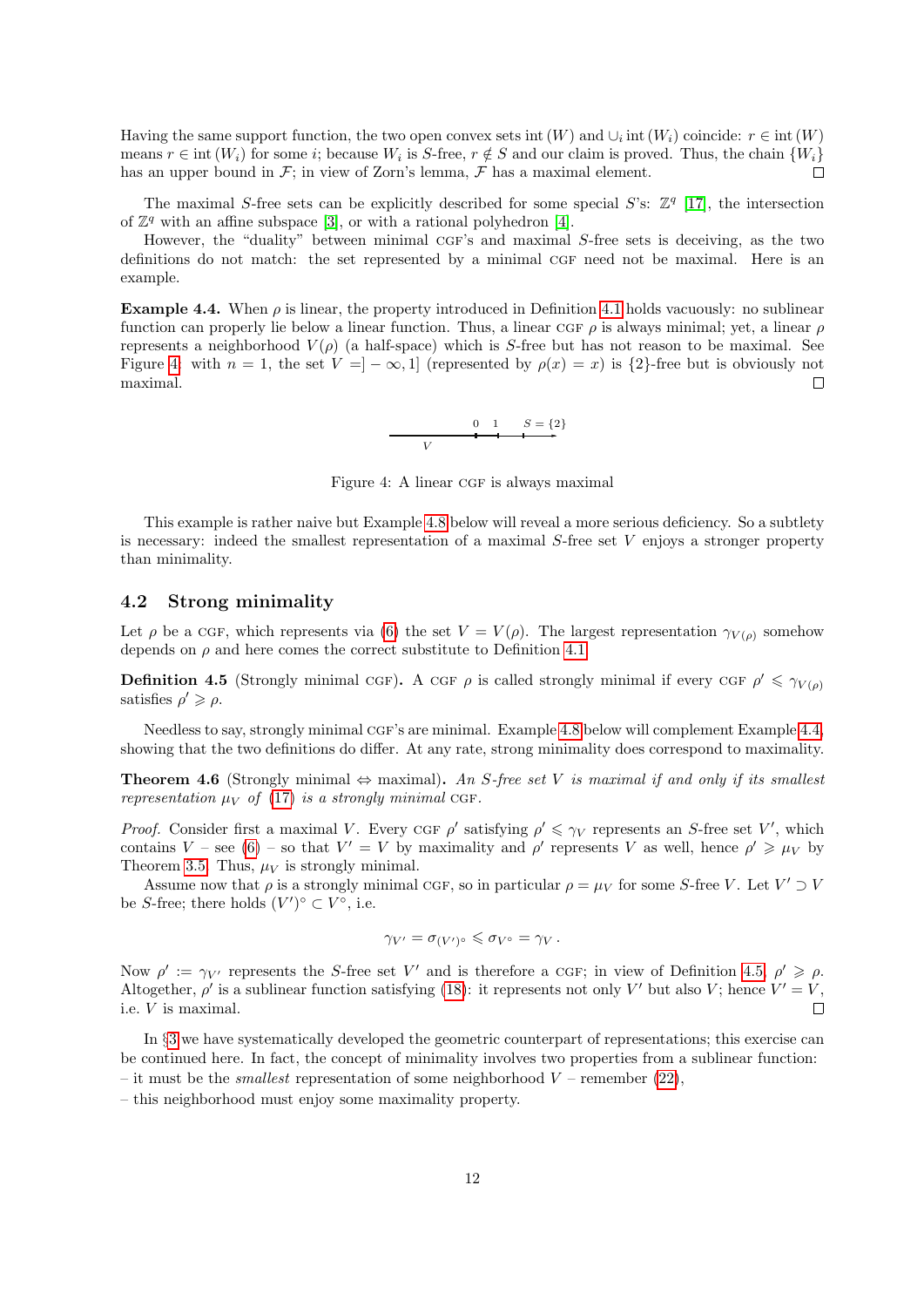In view of the first property, a CGF can be imposed to be not only sublinear but also to support a set that is a smallest prepolar. Then Definition [4.1](#page-10-2) has a geometric counterpart: minimality of  $\rho = \mu_V = \sigma_V \cdot \sigma_V$ means

$$
G' \subset V^{\bullet}
$$
 and  $(G')^{\circ}$  is *S*-free  $\implies$   $G' = V^{\bullet}$ , i.e.  $(G')^{\circ} = V$   
 $[\rho' = \sigma_{G'} \le \rho]$   $[\rho' \text{ is a CGF}]$   $[\rho' = \rho]$ .

Likewise for Definition [4.5:](#page-11-2) strong minimality of  $\rho = \gamma_V = \sigma_V \circ$  means

$$
G' \subset V^{\circ}
$$
 and  $(G')^{\circ}$  is *S*-free  $\implies$   $G' \supset V^{\bullet}$ , i.e.  $(G')^{\circ} \subset V$   
\n $[\rho' = \sigma_{G'} \le \gamma_V]$   $[\rho' \text{ is a CGF}]$   $[\rho' \ge \rho]$ 

.

These observations allow some more insight into the  $(\cdot)$ <sup>•</sup> operation:

<span id="page-12-2"></span>**Proposition 4.7.** Let  $\rho = \mu_V = \sigma_V \bullet$  be a minimal CGF. If an S-free neighborhood W satisfies  $W^{\bullet} \subset V^{\bullet}$ , then  $W = V$ .

*Proof.* Because W is S-free, its smallest representation  $\rho' := \mu_W = \sigma_W \bullet$  is a CGF; and from monotonicity of the support operation,  $\rho' \leq \rho$ . Then minimality of  $\rho$  implies  $\rho' = \rho$ , i.e.  $W^{\bullet} = V^{\bullet}$ , an equality transmitted to the polars:  $W = (W^{\bullet})^{\circ} = (V^{\bullet})^{\circ} = V$ .  $\Box$ 

Thus, the trouble necessitating strong minimality lies in [\(10\)](#page-5-6). Even though the reverse implication holds when  $\rho = \gamma_V$ , it does not hold for  $\rho = \mu_V$ . Geometrically,  $V \subset V'$  does imply  $V^{\circ} \supset (V')^{\circ}$  but does not imply  $V^{\bullet} \supset (V')^{\bullet}$ . The mapping  $V \mapsto V^{\bullet}$  is not monotonic, a phenomenon linked to the presence of  $V_{\infty}$ . The following example helps for a better understanding.

<span id="page-12-0"></span>**Example 4.8.** In Example [3.4,](#page-8-3) take for  $S$  the union of the three lines with respective equations

$$
r^1 = 1, \quad r^2 = 1, \quad r^2 = 2 + r^1,
$$

so that  $V$  is clearly maximal  $S$ -free.



<span id="page-12-1"></span>Figure 5: The mapping  $V \mapsto V^{\bullet}$  is not monotonic

Now shrink V to  $V_t$  (left part of Figure [5\)](#page-12-1) by moving its right vertical boundary to  $r^1 \leq 1-t$ . Then A is moved to  $A_t = \left(\frac{1}{1-t}, 0\right)$ ; there is no inclusion between the new  $V_t^{\bullet} = \text{conv}\{A_t, B, C\}$  and the original  $V^{\bullet} = \text{conv}\{A, B, C\}$ ; this is the key to our example.

Let us show that  $\mu_{V_t}$  is minimal, even though  $V_t$  is not maximal. Take for this a CGF  $\rho \leq \mu_{V_t}$ , which represents an S-free set W; by [\(10\)](#page-5-6),  $W \supset V_t$ . We therefore have

$$
\sigma_{W^{\bullet}} = \mu_W \leqslant \rho \leqslant \mu_{V_t} = \sigma_{V_t^{\bullet}}, \quad \text{i.e.,} \quad W^{\bullet} \subset V_t^{\bullet}
$$

and we proceed to show that equality does hold, i.e. the three extreme points of  $V_t^{\bullet}$  do lie in  $W^{\bullet}$ .

– If  $A_t \notin W^{\bullet}$ , the right part of Figure [5](#page-12-1) shows that  $W^{\bullet}$  is included in the open upper half-space. Knowing that

$$
W = (W^{\bullet})^{\circ} = \{r : d^{\top} r \leq 1 \text{ for all } d \in W^{\bullet}\},
$$

this implies that  $W_{\infty}$  has a vector of the form  $r_A = (\varepsilon, -1)$   $(\varepsilon > 0)$ ; W cannot be S-free.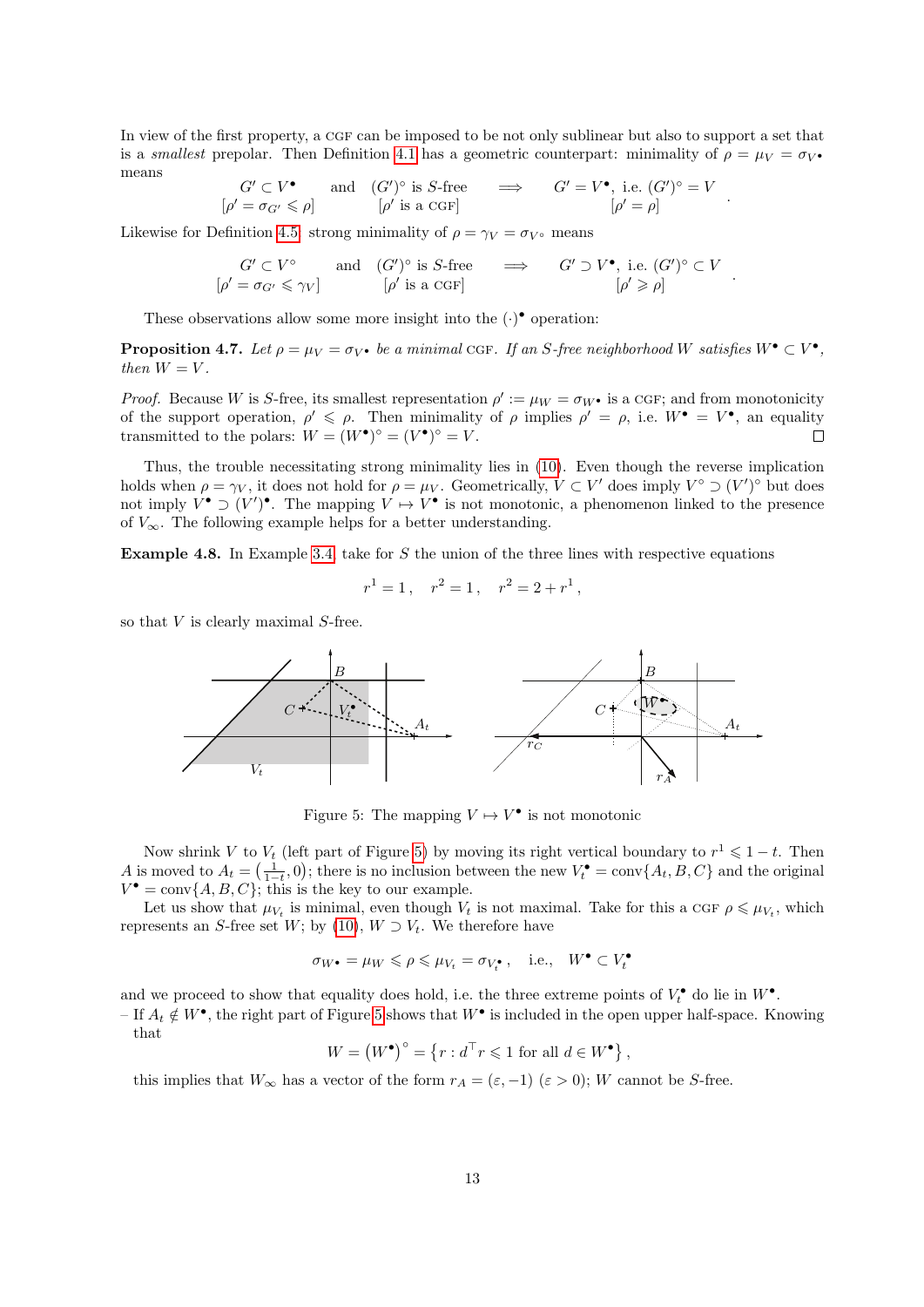– If  $C \notin W^{\bullet}$ , there is  $r_C \in \mathbb{R}^2$  such that  $C^{\top} r_C > \sigma_{W^{\bullet}}(r_C) = \mu_W(r_C)$  (we denote also by C the 2-vector representing C). For example  $r_C = (-2, 0) \in bd(V)$  (see the right part of Figure [5\)](#page-12-1), so that

$$
C^{\top}r_C = 1 > \sigma_W \cdot (-2,0) = \mu_W(-2,0).
$$

By continuity,  $\mu_W(-2-\varepsilon,0) \leq 1$  for  $\varepsilon > 0$  small enough. Because  $\mu_W$  represents W, this implies that  $(-2 - \varepsilon, 0) \in W$ ; W (which contains  $V_t$ ) is not S-free.

- By the same token, we prove that  $B \in W^{\bullet}$  (the separator  $r_B = (0, 1) \in bd(V)$  does the job). We have therefore proved that  $W^{\bullet} = V_t^{\bullet}$ , i.e.  $\mu_W = \mu_{V_t}$ , i.e.  $\mu_{V_t}$  is minimal.

#### 4.3 Asymptotic maximality

Then comes a natural question: how maximal are the S-free sets represented by minimal CGF's? For this, we introduce one more concept:

**Definition 4.9.** An S-free neighborhood V is called asymptotically maximal if every S-free set  $V' \supset V$ satisfies  $V'_{\infty} = V_{\infty}$ .

It allows a partial answer to the question.

<span id="page-13-1"></span>**Theorem 4.10** (Minimal  $\Rightarrow$  asymptotically maximal). The S-free neighborhood represented by a minimal CGF is asymptotically maximal.

*Proof.* Let  $\mu_V$  be a minimal CGF and take an S-free neighborhood  $V' \supset V$ . Introduce the set  $G :=$  $V^{\bullet} \cap (V'_{\infty})^{\circ}$ . Inclusions translate to inequalities between support functions:

<span id="page-13-0"></span>
$$
\sigma_G \leqslant \sigma_V \bullet = \mu_V \tag{23}
$$

 $\Box$ 

and we proceed to prove that this is actually an equality. Let us compute the set  $W := G^{\circ}$  represented by  $\sigma_G$ . The support function of an intersection is obtained via an inf-convolution (formula (3.3.1) in [\[14,](#page-21-8) Chap. C)] for example):  $\sigma_G(\cdot)$  is the closure of the function

$$
r \mapsto \inf \big\{ \sigma_{V^{\bullet}}(r_1) + \sigma_{(V'_{\infty})^{\circ}}(r_2) : r_1 + r_2 = r \big\}.
$$

In this formula,  $\sigma_{V} \bullet = \mu_V$  and the support function of the closed convex cone  $(V'_\infty)^\circ$  is the indicator of its polar  $V'_{\infty}$ : the above function is

$$
r \mapsto \inf \{ \mu_V(r_1) : r_1 + r_2 = r, r_2 \in V'_{\infty} \}.
$$

Now use [\(9\)](#page-4-2): because  $\sigma_G$  represents W, to say that  $r \in \text{int}(W)$  is to say that the above infimum is strictly smaller than 1, i.e. that there are  $r_1, r_2$  such that

$$
r_1 + r_2 = r
$$
,  $r_2 \in V'_{\infty}$ ,  $\mu_V(r_1) < 1$  i.e.  $r_1 + r_2 = r$ ,  $r_2 \in V'_{\infty}$ ,  $r_1 \in \text{int } V$ .

In a word:

$$
int (W) = V'_{\infty} + int (V) \supset int (V) \ni 0,
$$

where we have used the property  $0 \in V'_{\infty}$ . Remembering the inclusion  $V \subset V'$  and the definition of a recession cone, we also have

$$
int (W) = V'_{\infty} + int (V) \subset V'_{\infty} + int (V') \subset V'_{\infty} + V' \subset V'.
$$

Altogether,

$$
0\in\text{int}\left(W\right)\subset\text{int}\left(V'\right).
$$

As a result,  $W(= G^{\circ})$  is an S-free closed convex neighborhood of the origin: its representation  $\sigma_G$  is a cgf and minimality of  $\mu_V = \sigma_V \cdot$  implies with [\(23\)](#page-13-0) that  $\sigma_G = \sigma_V \cdot$ .

Because  $V^{\bullet}$  and  $G = V^{\bullet} \cap (V'_{\infty})^{\circ}$  are both closed convex, this just means  $G = V^{\bullet}$ , i.e.  $(V'_{\infty})^{\circ} \supset V^{\bullet}$ . By polarity,  $V'_{\infty} \subset (V^{\bullet})^{\circ} = V$  (invoke Theorem [3.7\)](#page-9-5). The cone  $V'_{\infty}$ , contained in the neighborhood V, is also contained in its recession cone:  $V'_{\infty} \subset V_{\infty}$ . Since the converse inclusion is clear from  $V' \supset V$ , we have proved  $V'_{\infty} = V_{\infty}$ : *V* is asymptotically maximal.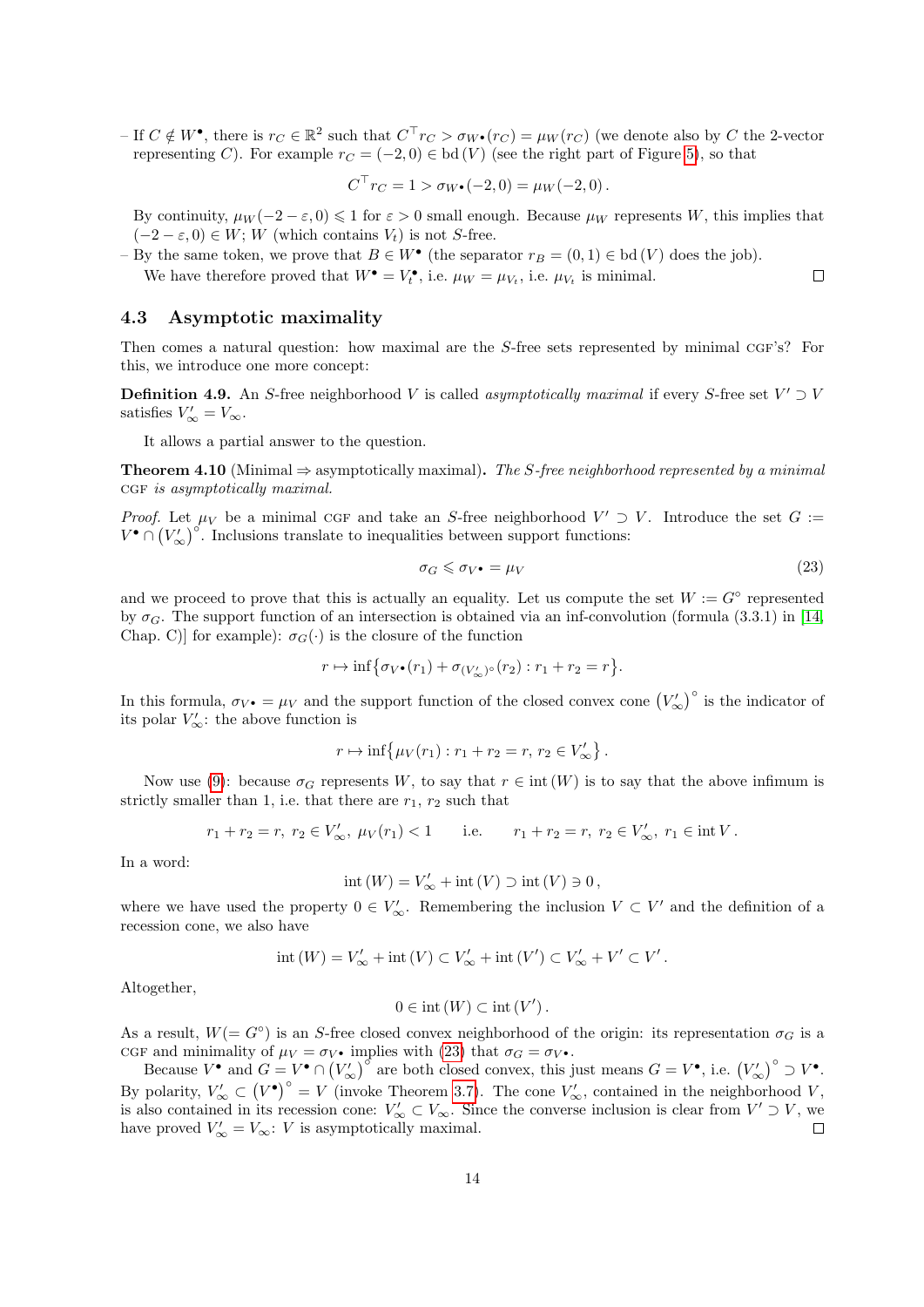## <span id="page-14-0"></span>5 Favourable cases

Despite Example [4.8,](#page-12-0) a number of papers have established the equivalence between maximal S-free sets and minimal cgF's, for various forms of S. Accordingly, we investigate in this section the question: when does minimality imply strong minimality? So we consider an  $S$ -free set  $V$ , whose smallest representation  $\mu_V = \sigma_{V^{\bullet}}$  is minimal; making use of Theorem [4.6,](#page-11-3) we want to exhibit conditions under which V is maximal. Our result is the following:

<span id="page-14-1"></span>**Theorem 5.1.** Suppose  $0 \in \hat{S} := \overline{\text{conv}}(S)$ . A minimal  $\mu_V$  is strongly minimal whenever one of the following two properties holds:

- (i)  $V_{\infty} \cap \hat{S}_{\infty} = \{0\}$  (in particular S bounded),
- (ii)  $V_{\infty} \cap \hat{S}_{\infty} = L \cap \hat{S}_{\infty}$  and  $\hat{S} = G + \hat{S}_{\infty}$  with G bounded; here L is the lineality space of V.

This theorem generalizes several earlier results. The special case where  $S$  is a finite set of points in  $\mathbb{Z}^q$  – b was first considered by Johnson [\[15\]](#page-22-0) and more recently by Dey and Wolsey [\[9\]](#page-21-5). The case  $S = \mathbb{Z}^n$ was considered in [\[7\]](#page-21-2) and intersection of  $\mathbb{Z}^n$  with an affine space in [\[3\]](#page-21-6). Case (ii) was proven in [\[9,](#page-21-5) [4\]](#page-21-7) in the special case where  $S = P \cap (\mathbb{Z}^q - b)$  for some rational polyhedron P; then (ii) holds for all maximal V.

The proof of Theorem [5.1,](#page-14-1) rather involved, is based on Theorem [4.10.](#page-13-1) Remembering that the whole issue lies in unboundedness of V, we will construct a sequence of neighborhoods  $V^k$  such that  $V^k_{\infty} \supsetneq V_{\infty}$ (hence  $V^k$  is not S-free), and containing an unbounded sequence  $\{r^k\} \subset \text{int}(V^k) \cap S$ . Then we use this sequence to give conditions under which  $V$  is maximal.

For a reason that will appear in [\(30\)](#page-15-0) below, we may assume  $0 \notin V^{\bullet}$ . To construct  $V^k$ , we take an extreme ray  $\mathbb{R}_+d_V$  of  $V^{\circ}_{\infty}$ . By [\(21\)](#page-10-1), its intersection with  $V^{\bullet}$  is a nonempty segment  $[d_V, t_V d_V]$ , with  $1 \leq t_V < +\infty$ . Given a positive integer k, we construct an open neighborhood of  $[d_V, t_V d_V]$ :

<span id="page-14-4"></span>
$$
N^{k} := [d_{V}, t_{V} d_{V}] + B\left(0, \frac{1}{k}\right) = \bigcup_{1 \leq t \leq t_{V}} B\left(t d_{V}, \frac{1}{k}\right),\tag{24}
$$

where  $B(d, \delta)$  is the open ball of center d and radius  $\delta$ . We deprive  $V^{\bullet}$  from  $N^k$ , thus obtaining a set C, closed hence compact; its convex hull

$$
G^k:=\operatorname{conv} C\,,\quad\text{with}\quad C:=V^\bullet\backslash N^k=\left\{d\in V^\bullet: \|d-td_V\|\geqslant\frac{1}{k}\text{ for all } t\in[1,t_V]\right\}
$$

is convex compact. Note for future use that the distance from every  $d \in [d_V, t_V d_V]$  to C does not exceed  $1/k$ ; and the same holds for  $G^k \supset C$ . Formally:

<span id="page-14-3"></span>
$$
\forall \bar{d} \in [d_V, t_V d_V], \ \exists d_k \in G^k \ \text{ such that } \|d_k - \bar{d}\| \leqslant \frac{1}{k} \,. \tag{25}
$$

Viewing  $G^k$  as a prepolar, we set

$$
V^k := (G^k)^{\circ}.
$$

Of course,  $V^{\bullet} \supset G^{k+1} \supset G^{k}$  and  $V \subset V^{k+1} \subset V^{k}$ . The closed convex neighborhood  $V^{k}$  enjoys all of the properties listed in §[3,](#page-5-1) in particular those coming from  $0 \notin G^k$ . Figure [6](#page-14-2) illustrates our construction, motivated by the following result.



<span id="page-14-2"></span>Figure 6: Chopping off  $V^{\bullet}$  near an extreme ray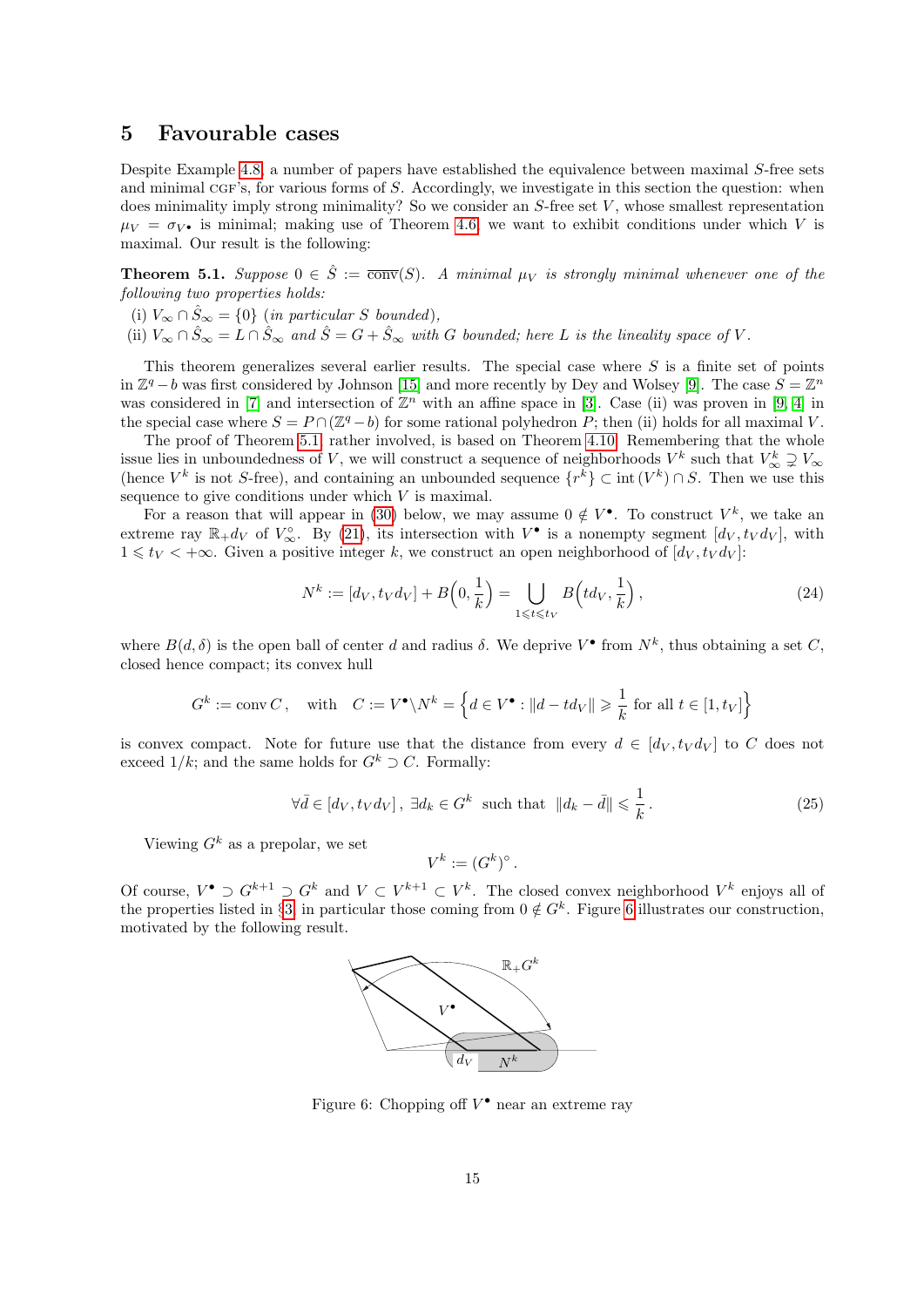<span id="page-15-6"></span>**Lemma 5.2** (Enlarging  $V_{\infty}$ ). Assume  $0 \notin V^{\bullet}$ ; let  $\mathbb{R}_+ d_V$  be an extreme ray of  $V_{\infty}^{\circ}$  and assume that  $V_{\infty}^{\circ}$  is not reduced to  $\mathbb{R}_+d_V$ . Given an integer  $k>0$ , construct  $N^k$ ,  $G^k$ ,  $V^k$  as above. Then  $G^k\neq\emptyset$  for k large enough (say  $k \geq k_0$ ) and

(i)  $V_{\infty} \subsetneq V_{\infty}^k$  for  $k \geq k_0$  ( $V_{\infty}$  is properly contained in  $V_{\infty}^k$ ), (ii)  $\bigcap_{k\geqslant k_0} V^k = V$ .

*Proof.* If  $G^k$  were empty for all k, we would have  $V^{\bullet} \subset N^k$  for all k, hence  $V^{\bullet}$  would reduce to  $[d_V, t_V d_V]$ . In view of [\(21\)](#page-10-1), this would imply  $\mathbb{R}_+ d_V = V^{\circ}_{\infty}$ , which our assumption rules out.

Every  $d \in G^k$  is a convex combination  $\sum_i \alpha_i d_i$  with each  $d_i$  in  $V^{\bullet} \backslash N^k \subset V^{\circ}_{\infty}$ . None of these  $d_i$ 's can lie in  $[d_V, t_V d_V] \subset N^k$ , and none of their convex combinations either because of extremality of  $\mathbb{R}_+ d_V$ . We conclude that

<span id="page-15-2"></span>
$$
G^k \cap [d_V, t_V d_V] = \emptyset. \tag{26}
$$

Now, we see from Theorem [3.7](#page-9-5) that

$$
\mathbb{R}_+(V^k)^\bullet \subset \mathbb{R}_+G^k \subset \mathbb{R}_+(V^k)^\circ ;
$$

but from Proposition [3.6,](#page-9-2) this is actually a chain of equalities:

<span id="page-15-1"></span>
$$
\mathbb{R}_+(V^k)^\bullet = \mathbb{R}_+G^k. \tag{27}
$$

Besides,  $(V^k)^{\bullet} \subset G^k \subset V^{\bullet}$ , hence  $0 \notin (V^k)^{\bullet}$  and we can apply [\(21\)](#page-10-1) to  $V^k$ . Then we write

$$
(V_{\infty}^{k})^{\circ} = \mathbb{R}_{+}(V^{k})^{\bullet}
$$
\n
$$
= \mathbb{R}_{+}G^{k}
$$
\n
$$
\subsetneq \mathbb{R}_{+}V^{\bullet}
$$
\n[(27)]\n
$$
= V_{\infty}^{\circ}.
$$
\n[consequence of (26)]\n[21] again

Thus,  $(V^k_{\infty})^{\circ} \subsetneq V^{\circ}_{\infty}$ , which implies (i) since polarity is an involution between closed convex cones.

To prove (ii), take  $\bar{r}$  in  $\cap_k V^k$ ; we have to prove that  $\bar{r} \in V$  (the other inclusion being obvious). If  $\bar{r} \notin V$  there is a separating hyperplane  $\bar{d}: \sigma_V(\bar{d}) < d^{\top} \bar{r}$ . Normalizing  $\bar{d}$  via [\(21\)](#page-10-1), we have altogether

<span id="page-15-3"></span>
$$
\bar{r} \in \bigcap_{k} V^{k}, \quad \bar{d} \in \hat{V}^{\circ}, \quad \bar{d}^{\top}\bar{r} > 1.
$$
\n
$$
(28)
$$

Because  $\sigma_{G^k}$  represents  $V^k$ , we obtain with [\(28\)](#page-15-3)

$$
\sigma_{G^k}(\bar{r}) \leqslant 1 < \bar{d}^\top \bar{r} \,, \quad \text{hence } \bar{d} \notin G^k \,.
$$

Then  $\bar{d} \in V^{\bullet} \cap N^k$  for all k (large enough), i.e.  $\bar{d} \in [d_V, t_V d_V]$ . Introduce  $d_k \in G^k$  from [\(25\)](#page-14-3):

$$
||d_k - \bar{d}|| \leq \frac{1}{k}
$$
 and  $d_k^{\top} \bar{r} \leq \sigma_{G^k}(\bar{r}) \leq 1$ .

Passing to the limit,  $d^{\top} \bar{r} \leq 1$ ; a contradiction to [\(28\)](#page-15-3). Therefore  $\bar{r} \in V$ .

Now we assume the existence of an  $S$ -free set  $W$  containing  $V$ ; it satisfies in particular

<span id="page-15-4"></span>
$$
W^{\bullet} \subset W^{\circ} \subset V^{\circ} = [0,1]V^{\bullet}.
$$
\n<sup>(29)</sup>

If  $W^{\bullet} \subset V^{\bullet}$ , this W is of no use to disprove maximality of V (Proposition [4.7\)](#page-12-2). We are therefore in the situation

<span id="page-15-0"></span>
$$
W^{\bullet} \not\subset V^{\bullet}, \quad \text{which implies from (29):} \quad 0 \not\in V^{\bullet}. \tag{30}
$$

Thus,  $W^{\bullet}$  contains some points out of  $V^{\bullet}$ . The key argument for our analysis is that one of these points lies on an extreme ray of  $V_{\infty}^{\circ}$ .

<span id="page-15-5"></span>**Lemma 5.3** (Constructing an appropriate extreme ray). Let  $W \supset V$  satisfy [\(30\)](#page-15-0). There is an extreme ray  $\mathbb{R}_+d_V$  of  $V^{\circ}_{\infty}$  such that the set  $N^k$  defined by [\(24\)](#page-14-4) satisfies  $W^{\circ} \cap N^k = \emptyset$  for k large enough.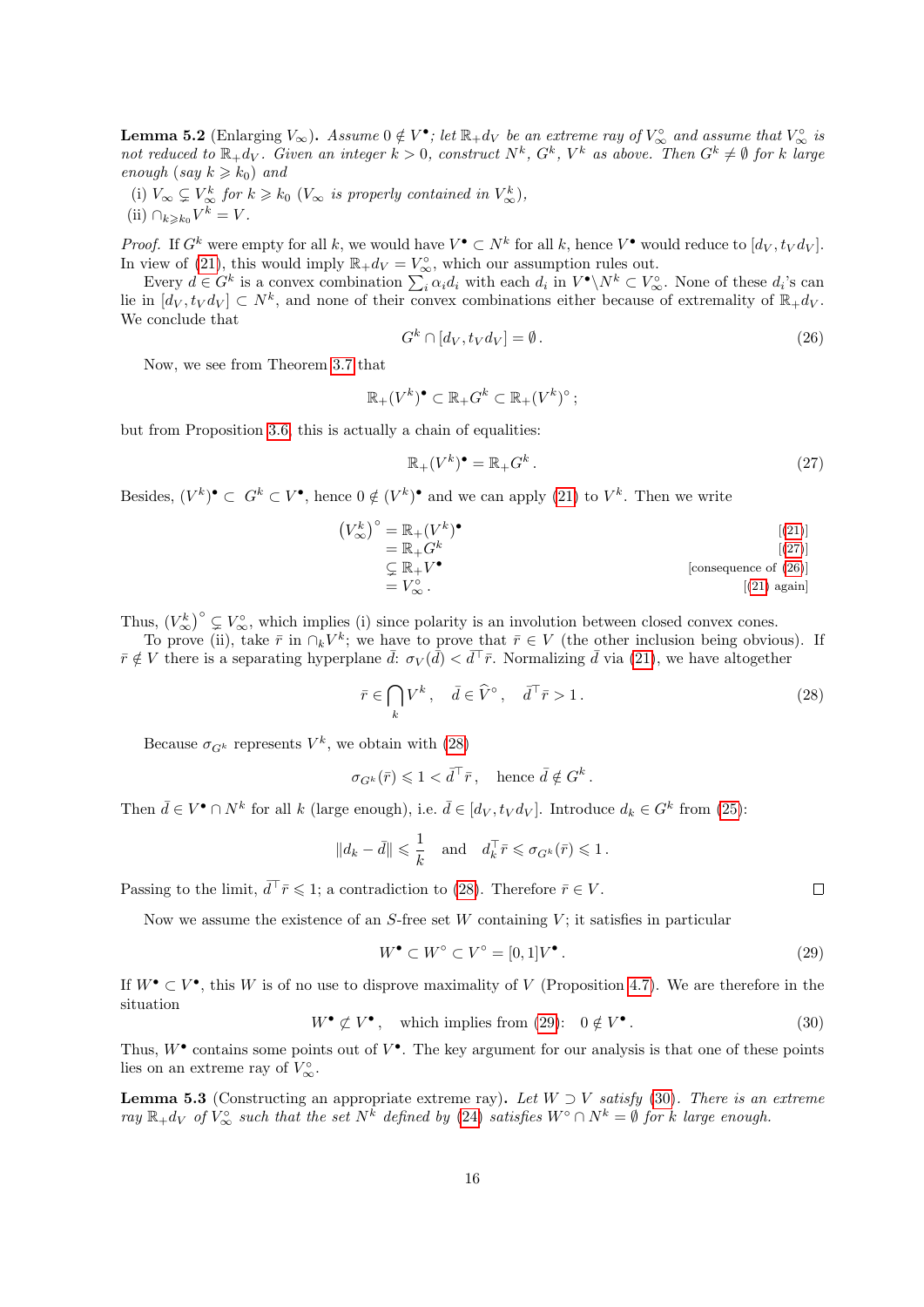Proof. Because of [\(30\)](#page-15-0), we are in the framework of Corollary [3.9;](#page-10-4) Figure [7](#page-16-0) is helpful to follow the proof. If  $\widehat{W}^{\circ} \subset V^{\bullet}$  then  $W^{\bullet} = \overline{\text{conv}}(\widehat{W}^{\circ}) \subset V^{\bullet}$ , contradiction. So there is  $e \in \widehat{W}^{\circ}$  (hence  $\sigma_W(e) = 1$ ) which does not lie in  $V^{\bullet}$ . Because  $V \subset W$ , i.e.  $\sigma_V \leq \sigma_W$ , this e satisfies  $\sigma_V(e) < 1$  (otherwise  $\sigma_V(e) = 1$ , hence  $e \in \widehat{V}^{\circ} \subset V^{\bullet}$ ).



<span id="page-16-0"></span>Figure 7: The extreme ray  $\mathbb{R}_+ b_{j_0}$  contains some point in  $V^{\bullet} \backslash W^{\bullet}$ 

Then construct  $d_e := \frac{1}{\sigma_V(e)} e \in \hat{V}^{\circ}$  (remember [\(13\)](#page-5-4):  $\sigma_V(e) > 0$ ). For every  $e' \in [0, e]$ , the segment  $[e', d_e]$  contains e. Being a convex set,  $V^{\bullet}$  cannot contain such an  $e'$  (otherwise it would contain e as well). As a result, the compact convex sets  $V^{\bullet}$  and  $[0, e]$  can be separated: there is  $\ell \in \mathbb{R}^q$  (appropriately scaled) such that

<span id="page-16-1"></span>
$$
\max\{0, e^{\top}\ell\} < 1 < \min_{d \in V^\bullet} d^{\top}\ell \,. \tag{31}
$$

Observe that

<span id="page-16-2"></span>
$$
1 > e^{\top} \ell = \sigma_V(e) d_e^{\top} \ell > 0. \tag{32}
$$

Now introduce the closed convex set

$$
B := \left\{ b \in V_{\infty}^{\circ} : b^{\top} \ell = 1 \right\}.
$$

Clearly,  $\mathbb{R}_+ B \subset V_\infty^{\circ}$ . Conversely, apply [\(21\)](#page-10-1): every nonzero  $d \in V_\infty^{\circ}$  can be scaled to some  $td \in V^{\bullet}$ . By [\(31\)](#page-16-1),  $td^{\top}\ell > 1$ , then d can be scaled again to  $td/(td^{\top}\ell)$ , which lies in B. We have shown

<span id="page-16-3"></span>
$$
\mathbb{R}_+B = V^{\circ}_{\infty} \,. \tag{33}
$$

By [\(21\)](#page-10-1), every  $b \in B$  can be obtained by scaling some  $d \in \hat{V}^{\circ}$ :  $b = td$ ; and  $t = \frac{1}{d^{\top} \ell} \in ]0,1[$  by [\(31\)](#page-16-1). This means that

$$
B \subset ]0,1[\widehat{V}^{\circ} \subset V^{\circ};\tag{34}
$$

B is therefore bounded (and closed because  $V^{\circ}_{\infty}$  is closed), hence compact.

Using [\(32\)](#page-16-2), scale e to  $\bar{b} := \frac{1}{e^{\top} \ell} e \in B$  and express  $\bar{b} = \sum_j \alpha_j b_j$  as a convex combination of extreme points  $b_i$  of B (Minkowski's Theorem). Then

$$
\sigma_W(\bar{b}) = \frac{1}{e^\top \ell} \sigma_W(e) = \frac{1}{e^\top \ell} > 1.
$$

By convexity of  $\sigma_W$ , there is some  $j_0$  such that  $\sigma_W(b_{j_0}) > 1$  (we may have  $\sigma_W(b_{j_0}) = +\infty$ ). Altogether, we have exhibited

 $b_{j_0}$  extreme in B and satisfying  $1 < \sigma_W(b_{j_0})$ .

Extremality of  $b_{j_0}$  in B implies extremality of the ray  $\mathbb{R}_+ b_{j_0}$  in  $\mathbb{R}_+ B$ , i.e. in  $V^{\circ}_{\infty}$  because of [\(33\)](#page-16-3). The intersection of  $\tilde{W}^{\circ}$  with this extreme ray is some  $[0, d_W]$   $(d_W \text{ may be } 0)$  which, by definition of a polar, does not contain  $b_{j_0}$ . Since  $b_{j_0}^{\top} \ell = 1$  (because  $b_{j_0} \in B$ ),  $d^{\top} \ell < 1$  for all  $d \in [0, d_W]$ . Then, [\(31\)](#page-16-1) shows that  $[0, d_W]$  and  $[d_V, t_V d_V]$  are separated.

As a result, the two compact sets  $W^{\circ}$  and  $[d_V, t_V d_V]$  are disjoint. If there were  $d^k \in W^{\circ} \cap N^k$  for all k, then the bounded sequence  $\{d^k\}$  would have some cluster point  $d^*$ ; but  $W^{\circ}$  is closed:  $d^*$  would lie in  $W^{\circ} \cap [d_V, t_V d_V]$ , contradiction.  $\Box$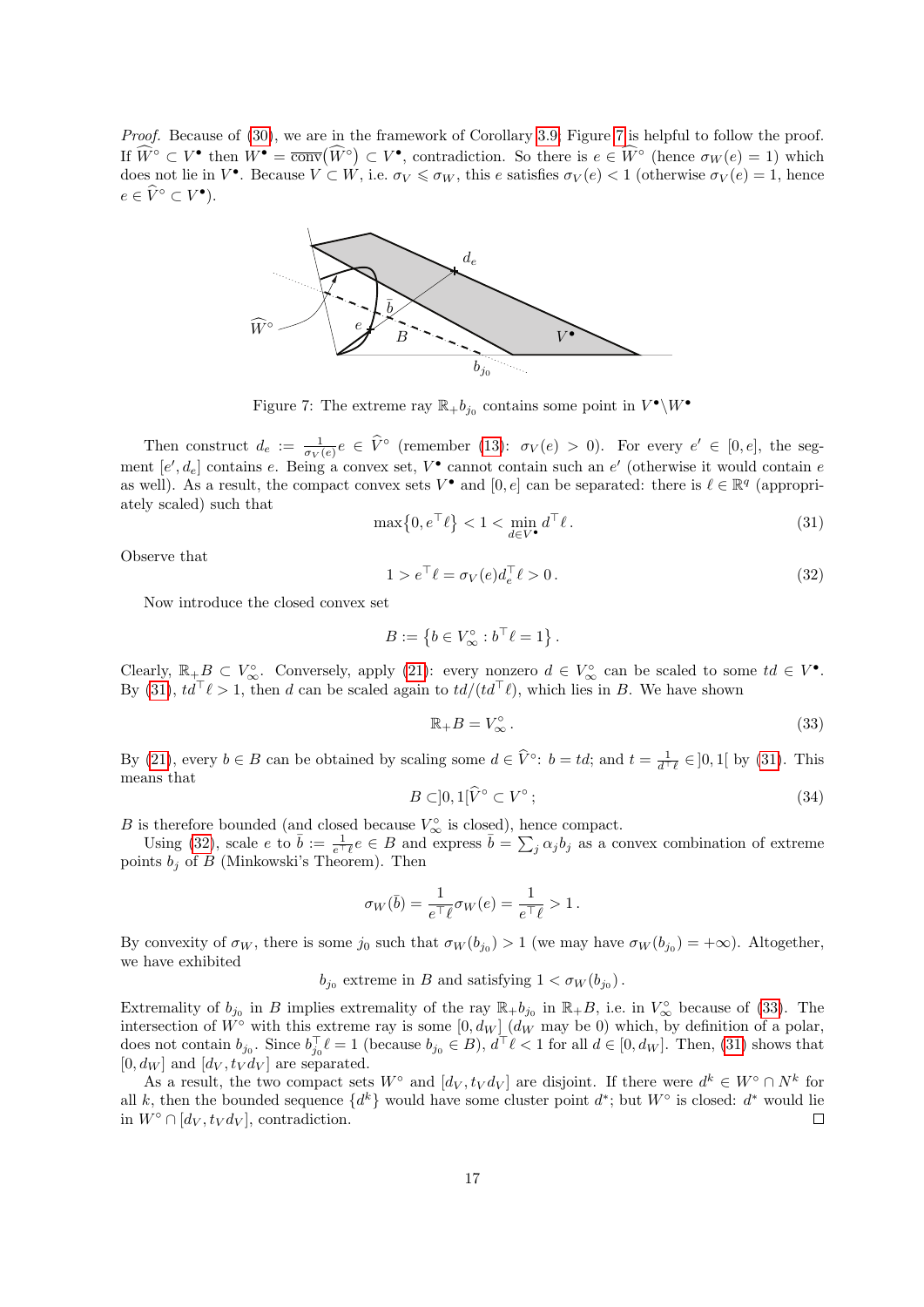The set B constructed in the above proof is a so-called basis of the pointed cone  $V^{\circ}_{\infty}$ . The case  $\sigma_W(b_{j_0}) = +\infty$ ,  $d_W = 0$  corresponds to a W as in the right part of Figure [3;](#page-8-0) it occurs in Figure [7.](#page-16-0) This latter picture is still helpful to follow the proof of Theorem [5.1,](#page-14-1) which comes next.

*Proof of Theorem [5.1.](#page-14-1)* Take  $W \supset V$  such that  $W^{\bullet} \not\subset V^{\bullet}$  and construct  $d_V$  as in Lemma [5.3.](#page-15-5)

*Claim 1:*  $V_{\infty}^{\circ}$  does not reduce to  $\mathbb{R}_+d_V$ . Otherwise  $\hat{V}^{\circ} = V^{\bullet} = \{d_V\}$  and  $V^{\circ} = [0, d_V]$  (Proposition [3.6\)](#page-9-2): the S-free neighborhood V, represented by  $\sigma_{V^{\circ}}$ , is the half-space  $\{r : d_V^{\top} r \leqslant 1\}$ , which separates 0 from  $\hat{S}$ ; this is ruled out by assumption.

We can therefore construct  $V^k$  of Lemma [5.2.](#page-15-6) If  $\mu_V$  is minimal,  $V^k$  cannot be S-free (Lemma [5.2\(](#page-15-6)i) and Theorem [4.10\)](#page-13-1): there exists  $r^k$  lying

– in int  $V^k$ , hence from [\(9\)](#page-4-2)

<span id="page-17-1"></span>
$$
1 > \sigma_{G^k}(r^k),\tag{35}
$$

- and in S, hence  $r^k \notin \text{int } W$ :  $\sigma_{W^{\bullet}}(r^k) \geq 1$ ; since  $W^{\bullet}$  is compact,

<span id="page-17-0"></span>
$$
\exists e_k \in W^{\bullet} \text{ such that } e_k^{\top} r^k \geq 1. \tag{36}
$$

*Claim 2:* There is  $\delta > 0$  such that

<span id="page-17-2"></span>
$$
t_k e_k \in V^{\bullet} \cap N^k, \quad \text{for some } t_k \geq 1 + \delta \text{ and all } k \text{ large enough.}
$$
 (37)

Using [\(21\)](#page-10-1), scale  $e_k$  (nonzero from its definition) to  $t_k e_k \in V^{\bullet}$ ; and note from [\(29\)](#page-15-4) that  $t_k \geq 1$ . Then [\(36\)](#page-17-0) implies that  $t_k e_k \notin G^k$ : otherwise

$$
1 \leqslant e_k^\top r^k \leqslant t_k e_k^\top r^k \leqslant \sigma_{G^k}(r^k)
$$

by definition of a support function; this contradicts [\(35\)](#page-17-1). It follows that  $t_ke_k \in V^{\bullet} \cap N^k$ , which is far from  $W^{\bullet}$  (Lemma [5.3\)](#page-15-5); [\(37\)](#page-17-2) is proved.

Key Claim: Decompose  $r^k = u^k + \ell^k$  with  $u^k \in L^{\perp}$  and  $\ell^k \in L$ ; there is  $K \subset \mathbb{N}$  such that

$$
\lim_{k \in K} ||r^k|| = +\infty \quad \text{and} \quad \lim_{k \in K} ||u^k|| = +\infty \, .
$$

First, let  $\bar{d} \in [d_V, t_V d_V]$  be a cluster point of the bounded sequence  $\{t_k e_k\}$ . Next, use [\(37\)](#page-17-2), [\(36\)](#page-17-0), [\(35\)](#page-17-1) to write for all  $d \in G^k$ 

$$
1 + \delta \leq t_k \leq t_k e_k^{\top} r^k = (t_k e_k - d)^{\top} r^k + d^{\top} r^k < (t_k e_k - d)^{\top} r^k + 1.
$$

This holds in particular for  $d = d_k$  stated in [\(25\)](#page-14-3):

<span id="page-17-3"></span>
$$
\delta < (t_k e_k - d_k)^\top r^k \,. \tag{38}
$$

Then we obtain with the Cauchy-Schwarz inequality

$$
\delta < ||t_k e_k - \bar{d} + \bar{d} - d_k|| \, ||r^k|| \leq \left( ||t_k e_k - \bar{d}|| + \frac{1}{k} \right) ||r^k|| \, .
$$

Furthermore, decompose  $r^k = u^k + \ell^k$  in [\(38\)](#page-17-3) and observe that both  $e_k^\top \ell^k$  and  $d_k^\top \ell^k$  are  $0 \ (\ell^k \in L \text{ while } e^k)$ and  $d^k$  lie in  $V^{\circ}_{\infty} \subset L^{\perp}$ ). So [\(38\)](#page-17-3) gives also

$$
\delta < (t_k e_k - d_k)^\top u^k \leqslant \left( \| t_k e_k - \bar{d} \| + \frac{1}{k} \right) \| u^k \|.
$$

Both statements of our key claim are proved since there is  $K \subset \mathbb{N}$  such that  $\lim_{k \in K} ||t_k e_k - \bar{d}|| = 0$ . Case (i): Extract a cluster point  $\hat{r}$  of the normalized subsequence  $\{r^k\}_{k\in K}$ : for some  $K' \subset K$ ,

$$
\lim_{k\in K'}\frac{r^k}{\|r^k\|}=\hat{r}\,.
$$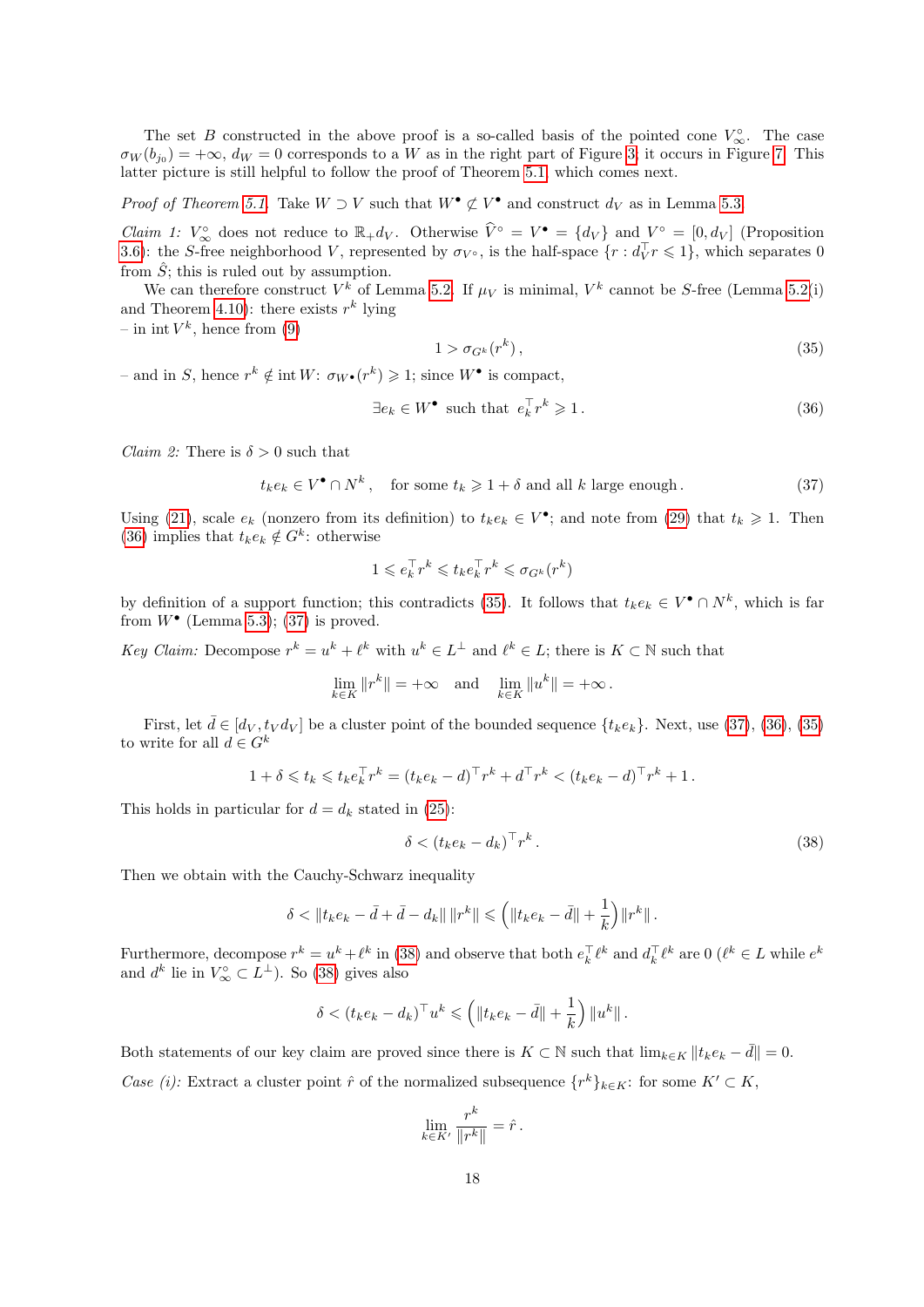Then take an arbitrary  $M > 0$ . We know that  $M/||r^k|| \leq 1$  if k is large enough in K' so, because both 0 and  $r^k$  lie in  $V^k \cap \hat{S}$ ,

$$
\frac{M}{\|r^k\|}r^k\in V^k\cap \hat{S}\,,\quad \text{for large enough }k\in K'\,.
$$

By closedness, this implies  $M\hat{r} \in \hat{S}$ , hence  $\hat{r} \in \hat{S}$  because M is arbitrary. The same argument using Lemma [5.2\(](#page-15-6)ii) gives  $\hat{r} \in V_{\infty}$ .

Let us sum up. In case (i), the above  $\hat{r}$  cannot exist: no W containing V can have  $W^{\bullet} \not\subset V^{\bullet}$ ; from Proposition [4.7,](#page-12-2)  $V$  is maximal, i.e.  $\mu_V$  is strongly minimal.

Case (ii): Write  $u^k = r^k - \ell^k \in V^k - L = V^k + L \subset V^k + V_\infty \subset V^k$ . Then proceed as in Case (i): extract a cluster point  $\hat{u}$  of  $\left\{\frac{u^k}{\|u\|^k}\right\}$  $\frac{u^k}{\|u^k\|}\}_K$  and argue that  $\frac{M}{\|u^k\|}u^k \in V^k \cap L^{\perp}$  to exhibit

<span id="page-18-0"></span> $\hat{u} \in V_{\infty} \cap L^{\perp}$  and  $\|\hat{u}\| = 1$ . (39)

 $\Box$ 

Besides,  $u^k$  is the projection onto  $L^{\perp}$  (a linear operator) of  $r^k \in S \subset G + \hat{S}_{\infty}$ . Hence

$$
u^k \in \text{Proj}_{L^\perp} G + \text{Proj}_{L^\perp} \hat{S}_\infty
$$

and, because Proj<sub>L</sub>⊥ G is a bounded set, our cluster direction  $\hat{u}$  lies in Proj<sub>L</sub>⊥  $\hat{S}_{\infty}$ :

$$
\hat{u} = \hat{s} - \hat{\ell}
$$
, for some  $\hat{s} \in \hat{S}_{\infty}$  and  $\hat{\ell} \in L$ .

Use [\(39\)](#page-18-0):

$$
\hat{S}_\infty\ni \hat{s}=\hat{u}+\hat{\ell}\in V_\infty+L=V_\infty\,;
$$

then use (ii):

$$
\hat{s} \in V_{\infty} \cap \hat{S}_{\infty} = L \cap \hat{S}_{\infty} .
$$

As a result,  $\hat{u} = \hat{s} - \hat{\ell}$  lies in L; use [\(39\)](#page-18-0) again:  $\hat{u} \in L \cap L^{\perp}$  cannot have norm 1.

Thus, in this case also, no  $W \supset V$  exists such that  $W^{\bullet} \not\subset V^{\bullet}$ ;  $\mu_V$  is strongly minimal.

## 6 Conclusion and perspectives

In this paper, we have laid down some basic theory toward studying the cutting paradigm for sets of the form  $(1)$ ; thus putting in perspective an abundant literature devoted to S-free sets. We have disclosed the concept of strong minimality, which corresponds to maximal S-freeness; and we have given a result to recover existing theorems [\[15,](#page-22-0) [7,](#page-21-2) [3,](#page-21-6) [9,](#page-21-5) [4\]](#page-21-7), dealing with mere minimality. This theory necessitates a generalization of the polarity correspondence to unbounded sets; we have re-proven and revisited the results of [\[5\]](#page-21-10), revealing the distinction between smallest and largest prepolars.

A number of questions arise from this theoretical work. Some are suggested by Section [3:](#page-5-1)

Question 1. Given a convex compact set G, can we compute the minimal prepolar of  $V = G \circ ?$  or at least detect whether  $V^{\bullet} = G$ ? Similarly, does there exist a simple construction of  $V^{\bullet}$  or  $\mu_V$ , skipping [\(16\)](#page-7-0)?

Question 2. Can the polarity theory be further generalized to sets  $V$  having the origin on their boundary, or even not containing the origin at all?

These are limited to pure convex analysis; concerning the CGF theory itself, some other questions have a concrete interest.

- Question 3. Is it possible to characterize exactly the S-free sets represented by minimal CGF's? a converse form of Theorem [4.10](#page-13-1) should be desirable.
- Question  $\lambda$ . One might want to consider more general models. For example, it should not be too difficult to replace the "ground set"  $\mathbb{R}^n_+$  of [\(1a\)](#page-0-2) by some other closed convex cone; say the cone of positive semidefinite matrices, which would open the way toward cutting SDP relaxations. Another generalization would be inspired by the approach of  $[11]$  of Example [1.1:](#page-1-3) there, X has the form

$$
\left\{x \in \mathbb{Z}_{+}^{n} : -Ax \in \mathbb{Z}^{m} - b\right\};
$$

 $S = \mathbb{Z}^m - b$  lies in a smaller space but the ground set  $\mathbb{Z}_{+}^n$  is no longer convex, so sublinear CGF's are now ruled out. Instead, CGF's in this context are subadditive, periodic, and satisfy a certain symmetry condition [\[12\]](#page-21-11).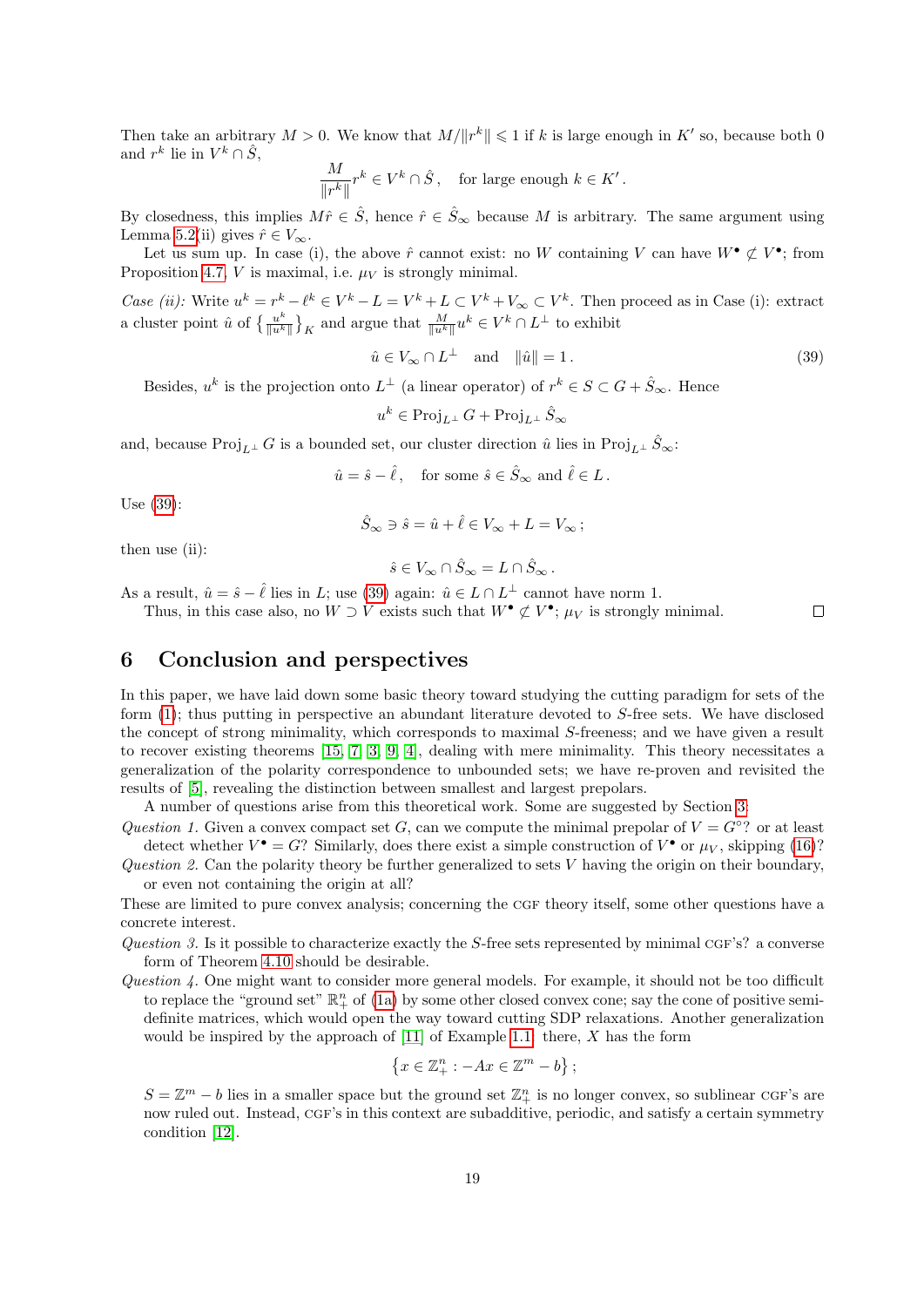Question 5. Perhaps the most crucial question is whether CGF's do generate all possible cuts, i.e., whether [\(5\)](#page-1-2) is able to produce all possible c's satisfying [\(2\)](#page-0-1). This turns out to be a tough nut to crack, we conclude the paper with some considerations for future research concerning it.

The following counter-example shows that the answer to Question 5 is no in general.

<span id="page-19-2"></span>**Example 6.1** (CGF's need not generate all cuts). In  $\mathbb{R}^2$ , take  $S = (0,1) \cup \{(\mathbb{Z},-1)\}$  (we take row-vectors for typographical convenience). The left part of Figure [8,](#page-19-0) drawn in the S-space, clearly shows that, if the unit-vector  $(1,0)$  lies in the recession cone of an S-free neighborhood V, then it lies on the boundary of this cone.



<span id="page-19-0"></span>Figure 8: Not all cuts are obtained from a CGF

Now take the identity matrix for R: X reduces to the singleton  $(0,1)$  in  $\mathbb{R}^2$  (right part of Figure [8\)](#page-19-0). It can be separated from the origin by the cut  $x_2 \geq x_1 + 1$ , obtained with  $c = (-1, 1)^{\top}$ . Knowing that the first column of R is  $r_1 = (1, 0)^{\top}$ , a CGF  $\rho$  producing this c must therefore have  $\rho(r_1) = -1$ . In view of Lemma [3.1,](#page-6-2) (1,0) lies in the interior of  $V_{\infty}$ ; but we have seen that no V can satisfy this.  $\Box$ 

Negative  $c_i$ 's are therefore troublesome, a general sufficiency theorem is out of reach. To eliminate  $c_i < 0$ , we can restrict the class of instances:

<span id="page-19-1"></span>**Proposition 6.2.** If the recession cone of  $\overline{conv}(X)$  is the whole of  $\mathbb{R}^n_+$ , then every cut c lies in  $\mathbb{R}^n_+$ .

*Proof.* Each basis vector  $e_j$  of  $\mathbb{R}^n$  lies in  $\left[\overline{\text{conv}}(X)\right]_{\infty}$ : picking some  $x \in X$ ,

$$
c^{\top}(x + te_j) = c^{\top}x + tc_j \ge 1
$$
 for all  $t \ge 0$ ;

let  $t \to +\infty$  to see that  $c_j \geqslant 0$ .

To overcome the above difficulty, a line of attack might follow Question 4 above: restrict the class of  $CGF's$  by changing  $(1a)$  to

$$
\{x \in \mathbb{R}^n_+ \cap B : Rx \in S\}.
$$

On the other hand, the restriction imposed by Proposition [6.2](#page-19-1) does not suffice, as even  $c_i = 0$  brings trouble. In fact, make a "more nonlinear" variant of Example [6.1:](#page-19-2) instead of the horizontal line  $r^2 = -1$ , take for S the curve  $r^2 = -1/|r^1|$   $(r^1 \neq 0)$ . This leaves  $X = \{(0,1)\}$  unchanged;  $c = (0,1)^\top$  is a cut and a CGF ρ generating it has  $\rho(r_1) = 0$ ; this ρ represents a set  $V(\rho)$  which has  $(\mathbb{R}_+, 0)$  in its recession cone. Being a neighborhood of the origin,  $V(\rho)$  contains  $A := (0, -\varepsilon)$  for small enough  $\varepsilon > 0$ ; also,  $B := (r, 0) \in V(\rho)_{\infty} \subset V(\rho)$  for all  $r > 0$  (see Figure [9\)](#page-19-3); by convexity, the whole segment  $[A, B]$  lies in  $V(\rho)$ , which therefore cannot be S-free.



<span id="page-19-3"></span>Figure 9: Trouble appears when  $V_{\infty}$  is an asymptote of S

In these two examples, the conical hull of the  $r_i$ 's does not cover the whole of S. In fact, S contains points that can be reached by no  $x \in \mathbb{R}^n_+$ ; these points have nothing to do with the problem, so forcing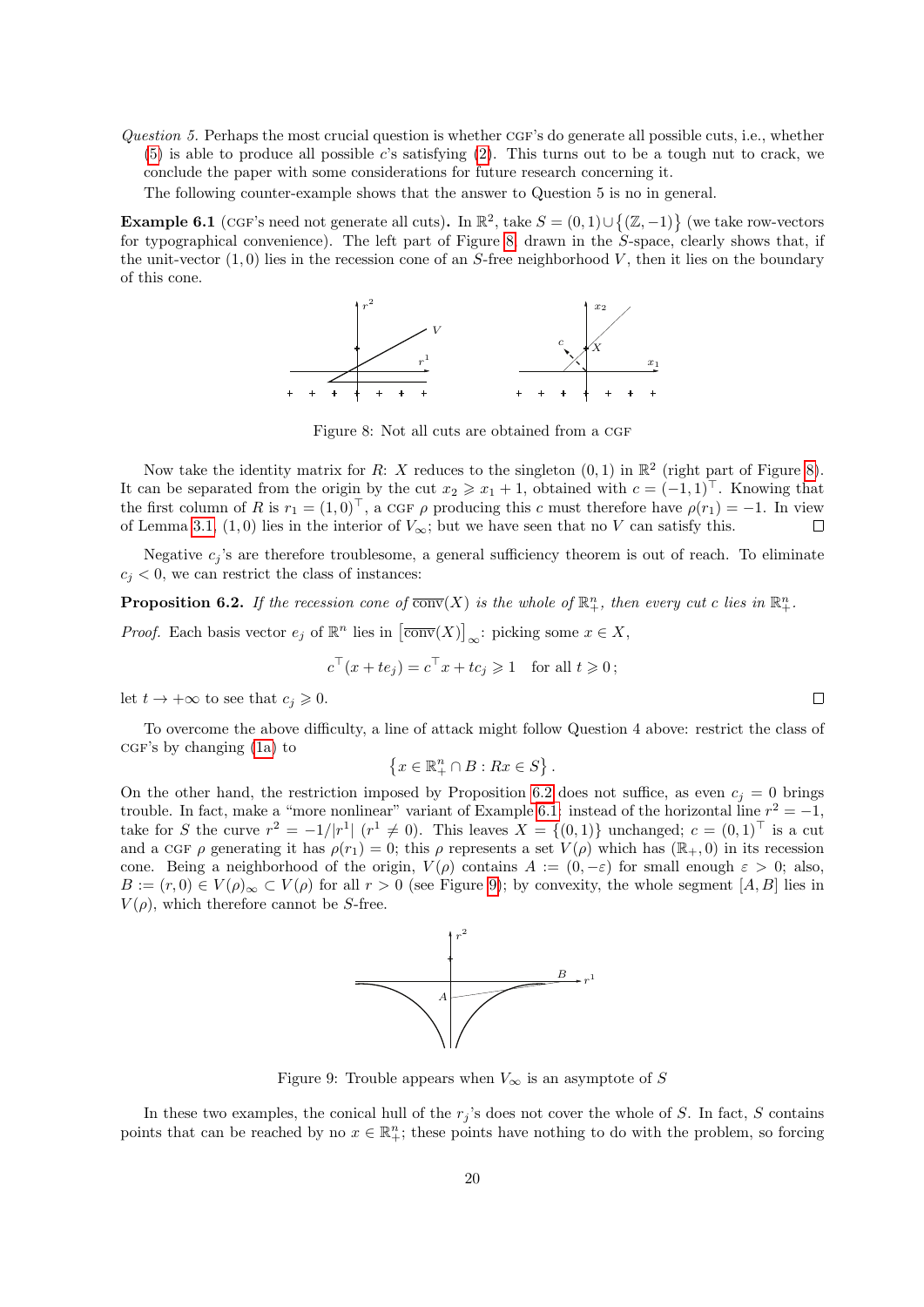V not to contain them is unduly demanding. In a way, the diffulty is again linked to Question 4. Then one may ask whether cgf's are able to describe all possible cuts, for all possible instances such that  $S \subset \text{cone}(r_1, \ldots, r_n)$ . This is an open question; here we limit ourselves to a reasonably simple sufficiency result, proved with the help of a "comfortable" assumption.

**Theorem 6.3.** Let an instance of  $(1)$  be as described by Proposition [6.2](#page-19-1) and assume

cone 
$$
(r_1, ..., r_n) := \left\{ \sum_{j=1}^n \lambda_j r_j : \lambda_j \geq 0, j = 1, ..., n \right\} = \mathbb{R}^q
$$
.

Then every cut can be obtained from a  $CGF$ .

*Proof.* Let  $c \in \mathbb{R}^n_+$  and set

$$
J_+ := \{ j \in \{1, \ldots, n\} : c_j > 0 \}, \quad J_0 := \{ j \in \{1, \ldots, n\} : c_j = 0 \}.
$$

Then introduce in  $\mathbb{R}^q$  the vectors

$$
r'_j:=\frac{r_j}{c_j}\,,\quad\text{for }j\in J_+
$$

and the polyhedron

$$
V := G + K, \text{ with } \begin{cases} G := \text{conv } \{r'_j : j \in J_+ \}, \\ K := \text{cone } \{r_j : j \in J_0 \}. \end{cases}
$$

*Claim 1: V* is a neighborhood of the origin. In fact, our assumption means that  $\mathbb{R}^q = \text{cone}(G) + K$ : every  $\bar{d} \in \mathbb{R}^n$  has the form

$$
\bar{d} = \bar{t}\bar{g} + \bar{k}, \quad \text{with} \quad \bar{t} \geqslant 0, \ \bar{g} \in G, \ \bar{k} \in K.
$$

Then compute  $\sigma_V(\bar{d})$  for nonzero  $\bar{d}$ .

– Case 1:  $\bar{t} = 0$ . Fixing  $g \in G$  so that  $g + t\bar{k} \in V$  for all  $t \geq 0$ , we have

$$
\sigma_V(\bar{d}) = \sigma_V(\bar{k}) \geqslant \bar{k}^\top (g + t\bar{k}) = \bar{k}^\top g + t||\bar{k}||^2, \text{ for all } t > 0;
$$

let  $t \to +\infty$  to see that  $\sigma_V(\bar{d}) = +\infty$ .

- Case 2:  $\bar{t} > 0$ . Scale  $\bar{d}$  to  $\bar{t}^{-1}\bar{d} \in G + K = V$  to obtain  $\sigma_V(\bar{d}) \geq \bar{t}^{-1} ||\bar{d}||^2 > 0$ . Altogether, we have proved that  $\sigma_V(\bar{d}) > 0$  for all  $\bar{d} \neq 0$ , i.e.  $0 \in \text{int}(V)$ .

*Claim 2: V* is S-free. Take  $\bar{r} \in \text{int}(V)$ . For  $\varepsilon > 0$  small enough,  $\bar{r} + \varepsilon \bar{r} \in V$ :

$$
(1+\varepsilon)\bar{r} = \sum_{j\in J_+} \beta_j r'_j + \sum_{j\in J_0} \mu_j r_j , \quad \text{with } \beta_j, \mu_j \geq 0, \sum_{j\in J_+} \beta_j = 1.
$$

Divide by  $1 + \varepsilon$  and set  $\alpha_j = \beta_j/(1 + \varepsilon)$ ,  $\lambda_j = \mu_j/(1 + \varepsilon)$  to get

$$
\bar{r} = \sum_{j \in J_+} \alpha_j r'_j + \sum_{j \in J_0} \lambda_j r_j, \quad \text{for } \alpha_j, \lambda_j \geqslant 0, \sum_{j=1}^n \alpha_j < 1.
$$

Introduce the vector  $\bar{x} \in \mathbb{R}^n$  whose coordinates are

$$
\bar{x}_j := \begin{cases} \frac{\alpha_j}{c_j} & \text{if } j \in J_+, \\ \lambda_j & \text{if } j \in J_0. \end{cases}
$$

Observe that  $\bar{x} \geq 0$  and that

$$
R\bar{x} = \sum_{j=1}^{n} \bar{x}_j r_j = \sum_{j \in J_+} \frac{\alpha_j}{c_j} r_j + \sum_{j \in J_0} \lambda_j r_j = \bar{r}.
$$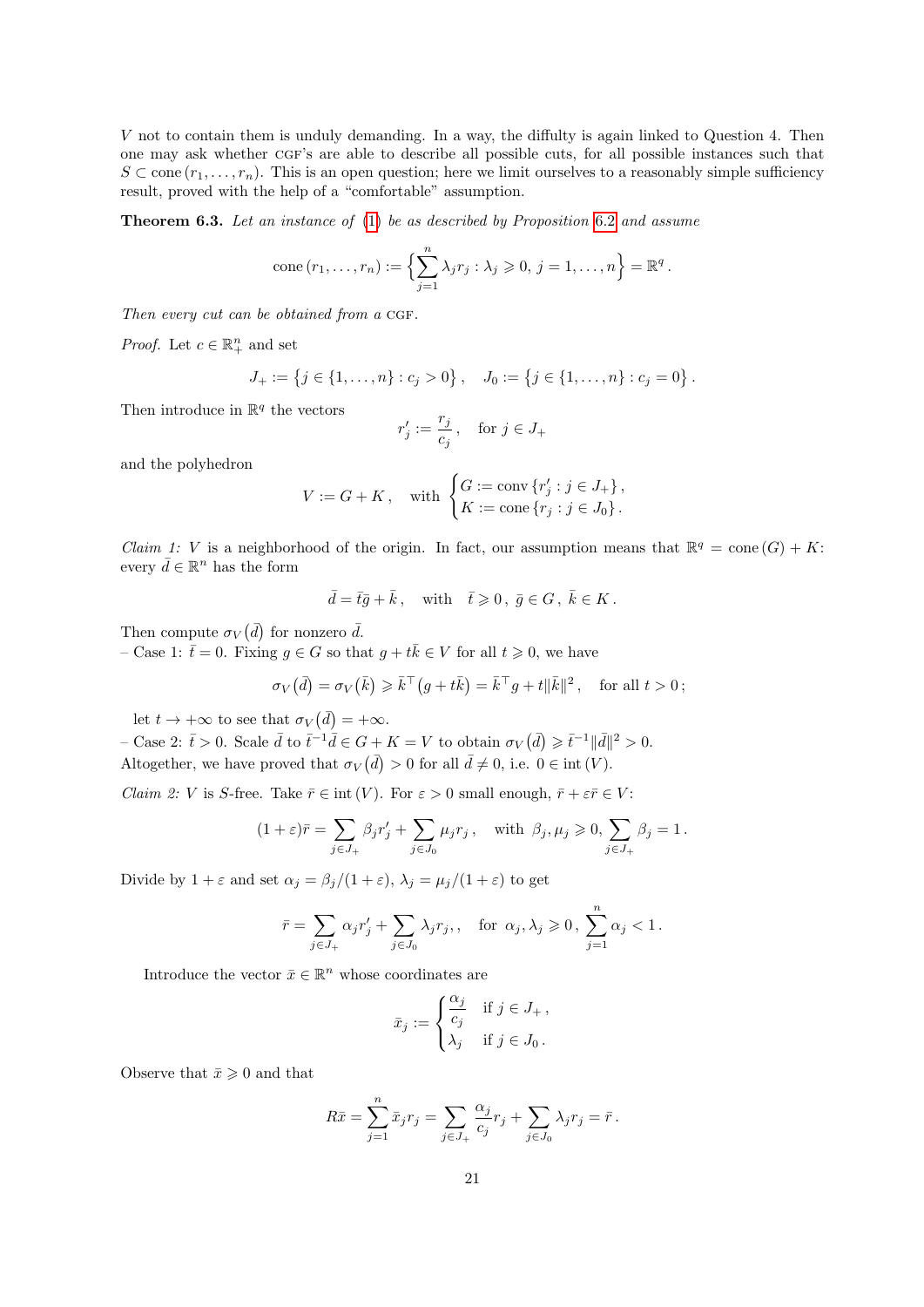If  $\bar{r} \in S$  then  $x \in X$  by definition [\(1a\)](#page-0-2); but

$$
c^\top \bar{x} = \sum_{j \in J_+} c_j \frac{\alpha_j}{c_j} = \sum_{j \in J_+} \alpha_j \leqslant \sum_{j=1}^n \alpha_j < 1
$$

and x cannot lie in X if c is a cut. We have proved that int  $(V) \cap S = \emptyset$ , i.e. that V is S-free.

*Conclusion:* We have proved that the gauge  $\gamma_V$  is a CGF; besides – for  $j \in J_0$ ,  $r_j$  is a direction of recession of  $V: \gamma_V(r_j) = 0 = c_j$ ; – for  $j \in J_+$ , the property  $r'_j \in V$  gives

$$
1 \geq \gamma_V(r'_j) = \frac{1}{c_j} \gamma_V(r_j), \quad \text{hence} \quad \gamma_V(r_j) \leqslant c_j \,.
$$

In summary,  $\gamma_V$  is a CGF dominating the cut c.

To make Question 5 less ambitious, one may ask whether CGF's can reproduce the set of cuts "glob-ally". In fact, the set of c's satisfying [\(2\)](#page-0-1) is a closed convex set: the opposite of the reverse polar  $X^-$ , in the terminology of [\[2,](#page-21-12) [8\]](#page-21-13). Then consider the set  $\mathcal{R}_S$  of all representations of a given S-free set. Given  $(n, R)$ , form the set C of  $c \in \mathbb{R}^n$  whose coordinates are  $\rho(r_j)$ , where  $\rho$  describes  $\mathcal{R}_S$ . Is it true that  $\overline{\text{conv}}(\mathcal{C}) = -X^{-}$ ? This question is open. If the answer is yes, one more question occurs: Example [4.8](#page-12-0) tells us that  $\mathcal{R}_S$  cannot be reduced to the maximal S-free sets; then, what sort of maximality can be imposed while preserving "completeness" of  $\mathcal{R}_S$ ? An answer should need answering Question 3 first.

## References

- <span id="page-21-1"></span>[1] K. Andersen, Q. Louveaux, R. Weismantel, and L. Wolsey. Cutting planes from two rows of a simplex tableau. In M. Fischetti and D. Williamson, editors, Integer Programming and Combinatorial Optimization, volume 4513 of Lecture Notes in Computer Science, pages 1–15. Springer Verlag, 2007.
- <span id="page-21-12"></span>[2] E. Balas. Disjunctive programming. Ann. Disc. Math., 5:3–51, 1979.
- <span id="page-21-6"></span>[3] A. Basu, M. Conforti, G. Cornuéjols, and G. Zambelli. Maximal lattice-free convex sets in linear subspaces. Math. Oper. Res., 35(3):704–720, 2010.
- <span id="page-21-7"></span>[4] A. Basu, M. Conforti, G. Cornuéjols, and G. Zambelli. Minimal inequalities for an infinite relaxation of integer programs. SIAM J. on Disc. Math., 24(1):158–168, 2010.
- <span id="page-21-10"></span>[5] A. Basu, G. Cornuéjols, and G. Zambelli. Convex sets and minimal sublinear functions. J. Convex Anal., 18(2):427–432, 2011.
- <span id="page-21-4"></span>[6] R. Bixby and E. Rothberg. Progress in computational mixed integer programming – a look back from the other side of the tipping point. Ann. Op. Res., 149(1):37–41, 2007.
- <span id="page-21-2"></span>[7] V. Borozan and G. Cornuéjols. Minimal valid inequalities for integer constraints. Math. Oper. Res., 34(3):538– 546, 2009.
- <span id="page-21-13"></span>[8] G. Cornuéjols and C. Lemaréchal. A convex-analysis perspective on disjunctive cuts. Math. Program., 106(3):567–586, 2005.
- <span id="page-21-5"></span>[9] S. S. Dey and L. A. Wolsey. Constrained infinite group relaxations of mips. SIAM J. on Opt., 20(6):2890– 2912, September 2010.
- <span id="page-21-3"></span>[10] R. E. Gomory. An algorithm for integer solutions to linear programs. In R. L. Graves and P. Wolfe, editors, Recent Advances in Mathematical Programming, pages 269–302. McGraw-Hill, 1963.
- <span id="page-21-0"></span>[11] R. E. Gomory. Some polyhedra related to combinatorial problems. Lin. Alg. Appl., 2(4):451–558, 1969.
- <span id="page-21-11"></span>[12] R. E. Gomory and E. L. Johnson. Some continuous functions related to corner polyhedra i. Math. Program., 3:23–85, 1972.
- <span id="page-21-9"></span>[13] J.-B. Hiriart-Urruty and C. Lemaréchal. Convex Analysis and Minimization Algorithms. Springer Verlag, 1993.
- <span id="page-21-8"></span>[14] J.-B. Hiriart-Urruty and C. Lemaréchal. Fundamentals of Convex Analysis. Springer Verlag, 2001.